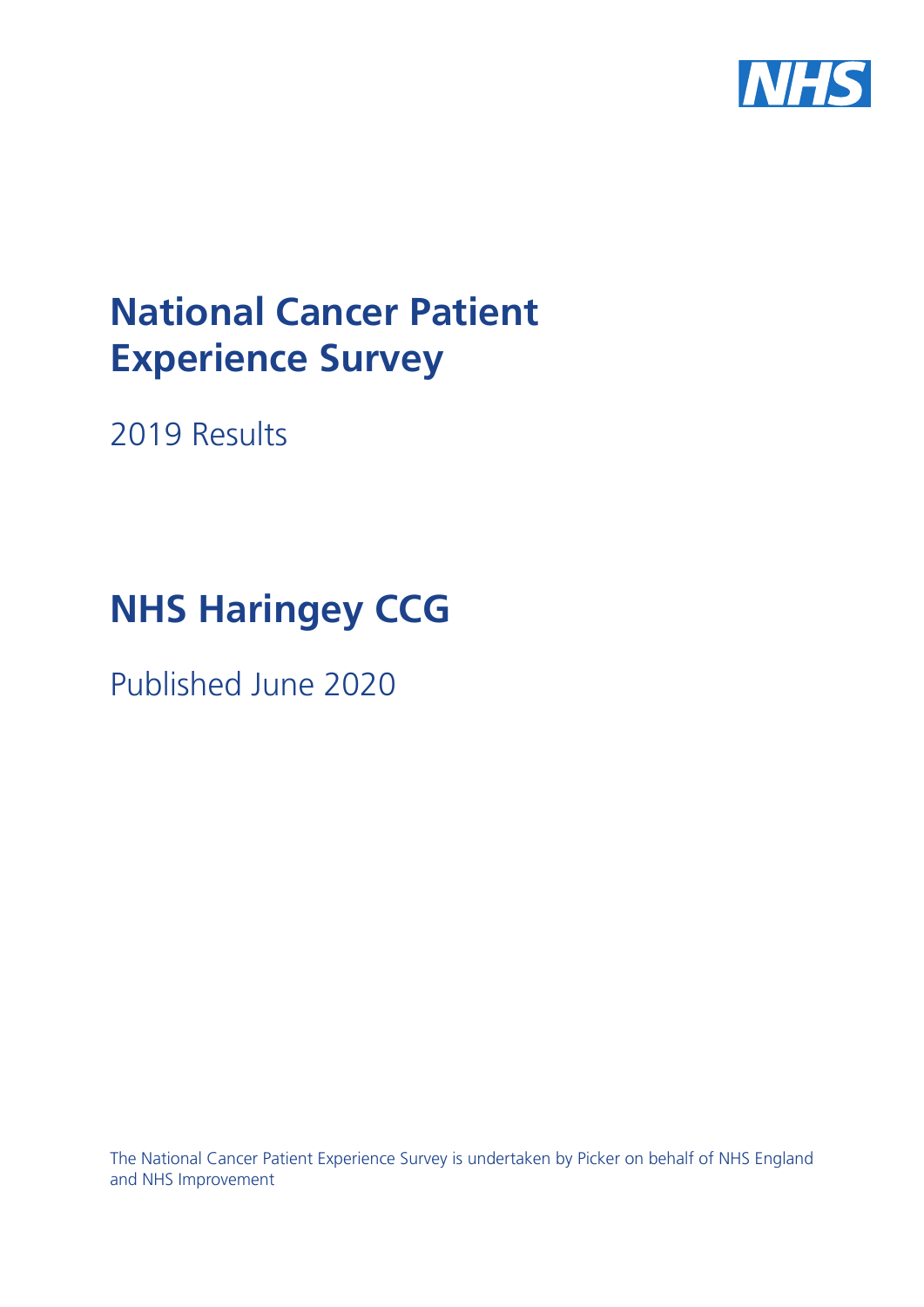# **Executive Summary** Case Mix Adjusted scores

#### **Cancer Dashboard Questions**

The following seven questions are included in phase 1 of the Cancer Dashboard developed by Public Health England and NHS England:

Q61. Patient's average rating of care scored from very poor to very good

| 0   | $\overline{2}$                                                | 3 | 4 | 5 | 6 | 7 | 8   | $\mathsf{Q}$ | 10                                                                                            |
|-----|---------------------------------------------------------------|---|---|---|---|---|-----|--------------|-----------------------------------------------------------------------------------------------|
|     |                                                               |   |   |   |   |   | 8.7 |              |                                                                                               |
| 8%  |                                                               |   |   |   |   |   |     |              | Q18. Patient definitely involved as much as they wanted in decisions about care and treatment |
|     |                                                               |   |   |   |   |   |     |              | Q19. Patient given the name of a CNS who would support them through their treatment           |
| 84% | Q20. Patient found it very or quite easy to contact their CNS |   |   |   |   |   |     |              |                                                                                               |
| 86% |                                                               |   |   |   |   |   |     |              | Q39. Patient always felt they were treated with respect and dignity while in hospital         |
|     | leaving hospital                                              |   |   |   |   |   |     |              | Q41. Hospital staff told patient who to contact if worried about condition or treatment after |
| 58% | treatment                                                     |   |   |   |   |   |     |              | Q55. General practice staff definitely did everything they could to support patient during    |

#### **Questions Outside Expected Range**

|                                                                                                    |            | Case Mix Adjusted Scores   |                            |                   |
|----------------------------------------------------------------------------------------------------|------------|----------------------------|----------------------------|-------------------|
|                                                                                                    | 2019 Score | Lower<br>Expected<br>Range | Upper<br>Expected<br>Range | National<br>Score |
| Q47. Patient completely given understandable information about whether radiotherapy was<br>working | 80%        | 47%                        | 72%                        | 60%               |

|                                                                                                                |            | Case Mix Adjusted Scores   |                            |                   |
|----------------------------------------------------------------------------------------------------------------|------------|----------------------------|----------------------------|-------------------|
|                                                                                                                | 2019 Score | Lower<br>Expected<br>Range | Upper<br>Expected<br>Range | National<br>Score |
| Q35. All hospital staff asked patient what name they prefer to be called by                                    | 57%        | 60%                        | 82%                        | 71%               |
| Q51. Hospital staff definitely gave family or someone close all the information needed to<br>help care at home | 51%        | 52%                        | 67%                        | 60%               |
| Q59. Patient felt length of time for attending clinics and appointments for cancer was about<br>right          | 57%        | 61%                        | 77%                        | 69%               |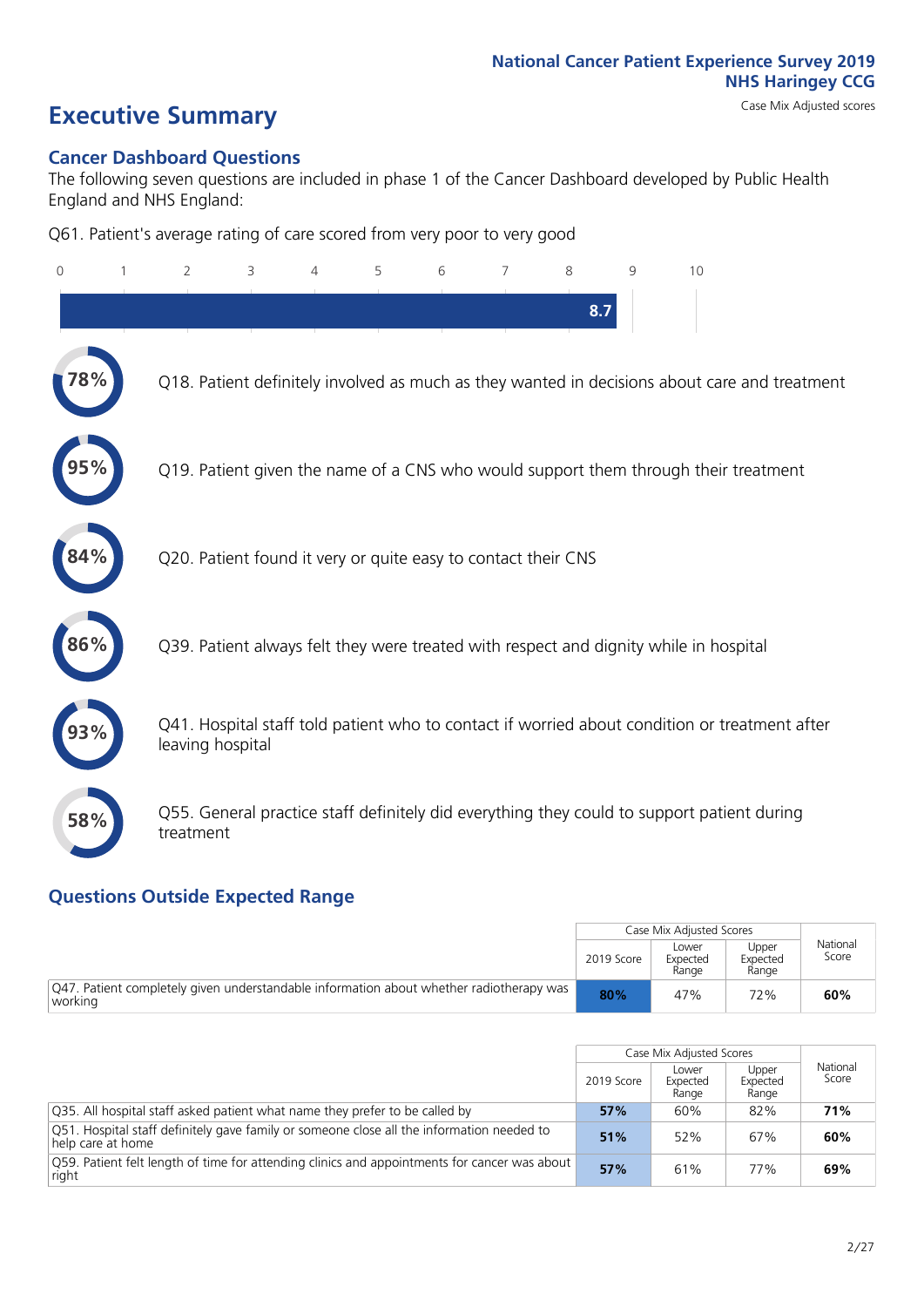# **Introduction**

The National Cancer Patient Experience Survey 2019 is the ninth iteration of the survey first undertaken in 2010. It has been designed to monitor national progress on cancer care; to provide information to drive local quality improvements; to assist commissioners and providers of cancer care; and to inform the work of the various charities and stakeholder groups supporting cancer patients.

The survey was overseen by a national Cancer Patient Experience Advisory Group. This Advisory Group set the principles and objectives of the survey programme and guided questionnaire development. The survey was commissioned and managed by NHS England. The survey provider, Picker, is responsible for designing, running and analysing the survey.

The 2019 survey involved 143 NHS Trusts. Out of 111,366 people, 67,858 people responded to the survey, yielding a response rate of 61%.

# **Methodology**

#### **Eligibility, eldwork and survey methods**

The sample for the survey included all adult (aged 16 and over) NHS patients, with a confirmed primary diagnosis of cancer, discharged from an NHS Trust after an inpatient episode or day case attendance for cancer related treatment in the months of April, May and June 2019. The fieldwork for the survey was undertaken between December 2019 and March 2020.

As in the previous four years, the survey used a mixed mode methodology. Questionnaires were sent by post, with two reminders where necessary, but also included an option to complete the questionnaire online. A Freephone helpline and email was available for respondents to opt out, ask questions about the survey, enable them to complete their questionnaire over the phone and provide access to a translation and interpreting facility for those whose first language was not English.

#### **Case-mix adjustment**

Both unadjusted and adjusted scores are presented in this report. Case-mix adjusted scores allows us to account for the impact that differing patient populations might have on results. By using the case-mix adjusted estimates we can obtain a greater understanding of how a CCG is performing given their patient population. The factors taken into account in this case-mix adjustment are gender, age, ethnic group, deprivation, and tumour group.

#### **Scoring methodology**

Fifty-two questions from the questionnaire are scored as these questions relate directly to patient experience. For all but one question (Q61), scores are presented as the percentage of positive responses out of all scored responses. For Q61, respondents rate their overall care on a scale of 0 to 10, of which the average was calculated for this question's presented score. The percentages in this report have been rounded to the nearest percentage point. Therefore, in some cases the figures do not appear to add up to 100%.

#### **Statistical significance**

In the reporting of 2019 results, appropriate statistical tests have been undertaken to identify unadjusted scores for which the change over time is 'statistically significant'. Thirty-seven scored questions in 2019 have been compared with those of 2018 and a statistically significant change between the two years has been reported where identified.

For the scored questions that are comparable beyond 2018, statistically significant change over the five years has also been reported where identified. A statistically significant difference means that the change in the result is very unlikely to have occurred by sampling variation.

#### **Suppression**

#### **Question-level suppression**

For scores where the base size per question is  $<$ 21, the score will be suppressed and replaced with an asterisk (\*). The base size will include neutral response options.

#### **Double suppression**

If any group within a particular sub-group breakdown (such as the tumour group breakdown) has <21 responses, then the figure for this particular group is suppressed and replaced with an asterisk (\*). If there is only one group within the sub-group breakdown that has <21 respondents, and is therefore suppressed, the group with the next lowest number of respondents is also supressed and replaced with an asterisk (\*) (regardless if it is greater than or less than 21).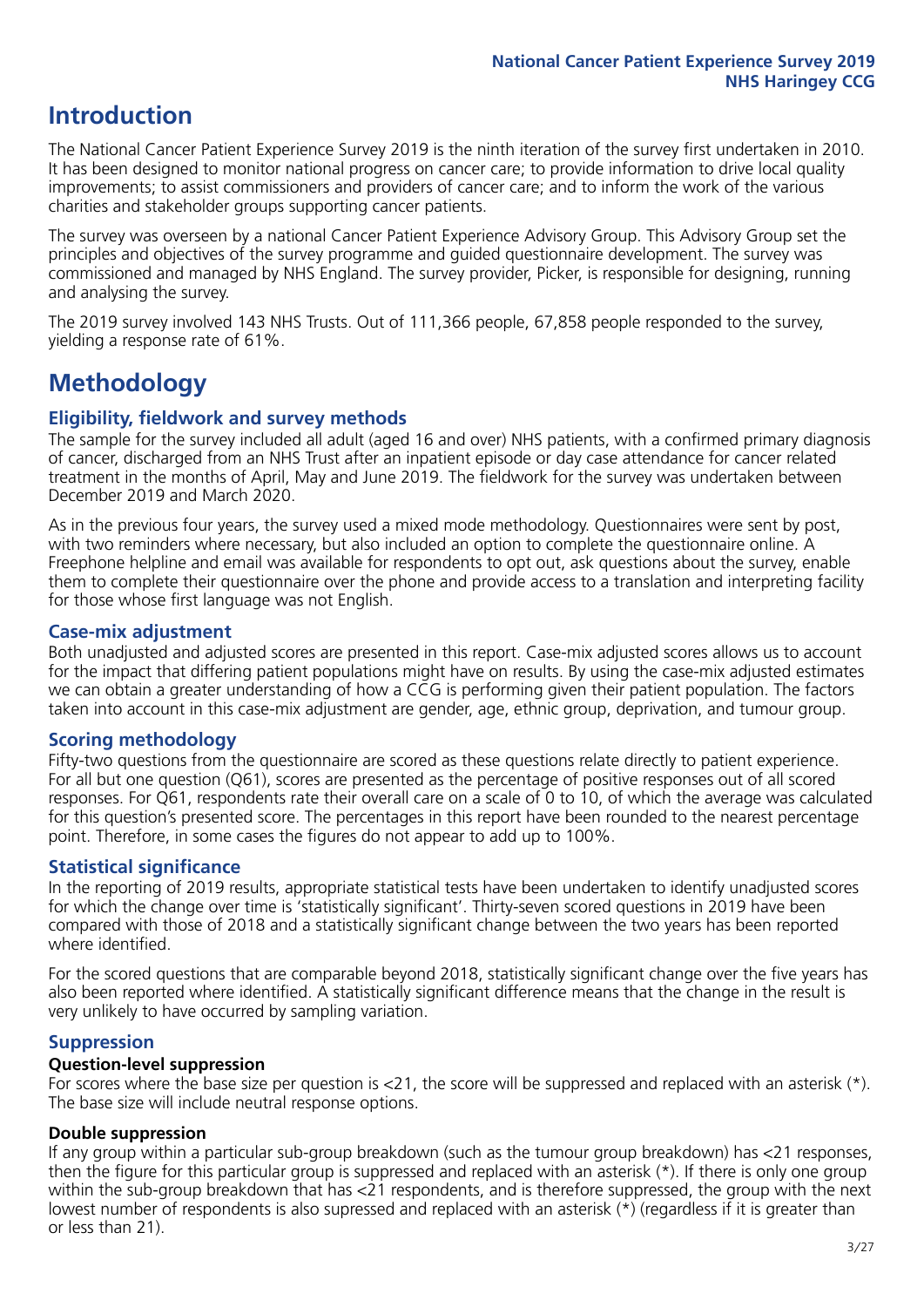# **Understanding the results**

This report shows how this CCG scored for each question in the survey, compared with national results and previous year's results. It is aimed at helping individual CCGs to understand their performance and identify areas for local improvement. Below is a description of the type of results presented within this report and how to understand them.

#### **Expected range charts**

The expected range charts in this report show a bar with the lowest and highest score received for each question nationally. Within this bar, an expected range is given (in grey) and a black diamond represents the actual score for this CCG.

CCGs whose score is above the upper limit of the expected range (in the dark blue) are positive outliers, with a score statistically significantly higher than the national mean. This indicates that the CCG performs better than what CCGs of the same size and demographics are expected to perform. The opposite is true if the score is below the lower limit of the expected range (in the light blue); these are negative outliers. For scores within the expected range (in the grey), the score is what we would expect given the CCG's size and demographics.

#### **Comparability tables**

The comparability tables show the 2018 and 2019 unadjusted scores for this CCG for each scored question. If there is a significant change from 2018 and 2019 or overall from 2015 to 2019, an arrow will be presented for the direction of change. The adjusted 2019 score will also be presented for each scored question along with the lower and upper expected range and national score. Scores above the upper limit of the expected range will be highlighted dark blue, scores below the lower limit of the expected range will be highlighted light blue, and scores within the lower and upper limit of the expected ranges will be highlighted grey.

#### **Tumour type tables**

The tumour type tables show the unadjusted scores for each scored question for each of the 13 tumour groups. The national score for that tumour group is also shown. Unadjusted scores for the same tumour type across different CCGs may not be comparable, as they do not account for the impact that differing patient populations might have on results. Central nervous system is abbreviated as 'CNS' and lower gastrointestinal tract is abbreviated as 'LGT' throughout this report.

#### **Year on year charts**

The year on year charts show five columns representing the unadjusted scores of the last five years (2015, 2016, 2017, 2018 and 2019) for each scored question.

#### **Notes on specific questions**

Following the development phase of the 2019 survey, several changes were made to the questionnaire. Six scored questions were amended (Q5, Q18, Q30, Q35, Q56 and Q60) and one non-scored question (Q29) was amended that impacted the comparability of questions Q30 to Q41. Of all questions changed or impacted by change, only Q60 is presented with historical comparisons; though the results should be interpreted with caution.

#### **Unadjusted data and case-mix adjusted data**

Unadjusted data should be used to see the actual responses from patients relating to the CCG. Case-mix adjusted data, together with expected ranges, should be used to understand whether the results are significantly higher or lower than national results taking account of the patient mix.

### **Further information**

This research was carried out in accordance with the international standard for organisations conducting social research (accreditation to ISO20252:2012; certificate number GB08/74322). The 2019 survey data has been produced and published in line with the Code of Practice for Official Statistics.

For more information on the methodology, please see the Technical Document. It can be viewed along with the 2019 questionnaire and survey quidance on the website at [www.ncpes.co.uk](https://www.ncpes.co.uk/supporting-documents). For all other outputs at National, Trust, CCG and Cancer Alliance level, please see the PDF reports, Excel tables and dashboards at [www.ncpes.co.uk.](https://www.ncpes.co.uk/current-results)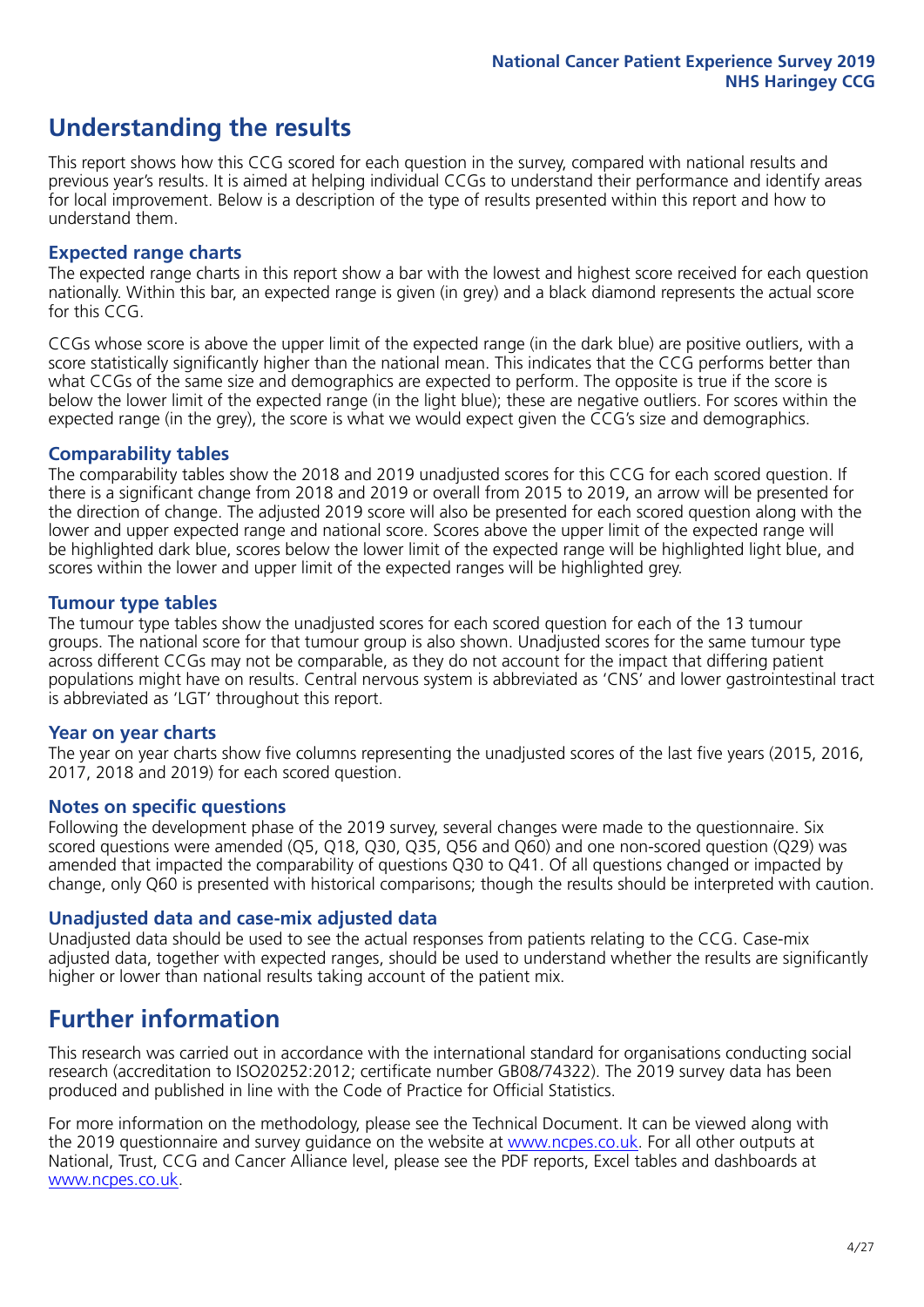### **Response Rate**

#### **Overall Response Rate**

209 patients responded out of a total of 453 patients, resulting in a response rate of 46%.

|          | Sample Size | Adjusted<br>Sample | Completed | Response Rate |
|----------|-------------|--------------------|-----------|---------------|
| CCG      | 491         | 453                | 209       | 46%           |
| National | 119,855     | 111.366            | 67,858    | 61%           |

#### **Respondents by Survey Type**

|                            | Number of<br>Respondents |
|----------------------------|--------------------------|
| Online                     | 27                       |
| Paper                      | 181                      |
| Phone                      | 0                        |
| <b>Translation Service</b> |                          |

#### **Respondents by Tumour Group**

|                      | Number of<br>Respondents |
|----------------------|--------------------------|
| <b>Brain / CNS</b>   | 3                        |
| <b>Breast</b>        | 58                       |
| Colorectal / LGT     | 17                       |
| Gynaecological       | 7                        |
| Haematological       | 31                       |
| <b>Head and Neck</b> | 5                        |
| Lung                 | 17                       |
| Prostate             | 25                       |
| Sarcoma              | 1                        |
| Skin                 | 4                        |
| <b>Upper Gastro</b>  | 12                       |
| Urological           | q                        |
| Other                | 20                       |

#### **Respondents by Age and Gender**

Respondents year of birth has been used to determine age. This information has been amalgamated into 8 age bands. The age and gender distribution for the CCG was as follows:

|        | Age 16-24 | Age 25-34 | Age 35-44 | Age 45-54 | Age 55-64 | Age 65-74 | Age 75-84 | Age 85+ | Total |
|--------|-----------|-----------|-----------|-----------|-----------|-----------|-----------|---------|-------|
| Male   |           |           |           |           | 21        | 33        | . 6       |         | 86    |
| Female |           |           |           | 26        | 30        | 36        | 20        |         | 123   |
| Total  |           |           | 12        | 35        | 51        | 69        | 36        |         | 209   |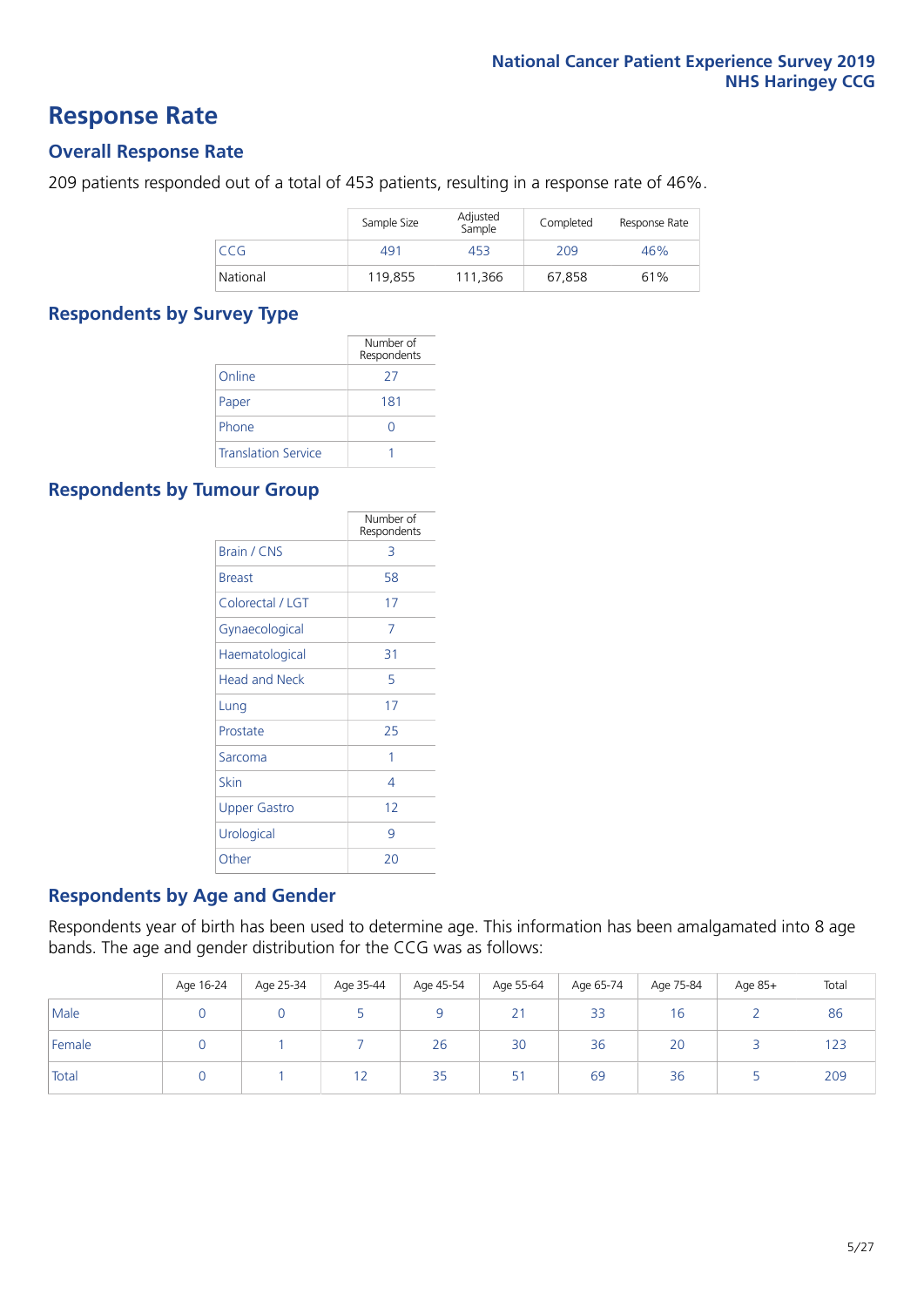# **Expected Range Charts**

| Lower Expected Range<br>Average                                                                                                                                                                                                                                                                                                                                                                                                                                                                                             |       |     | Upper Expected Range |     |     |            |            | Case Mix Adjusted Score  |                   |            |                             |
|-----------------------------------------------------------------------------------------------------------------------------------------------------------------------------------------------------------------------------------------------------------------------------------------------------------------------------------------------------------------------------------------------------------------------------------------------------------------------------------------------------------------------------|-------|-----|----------------------|-----|-----|------------|------------|--------------------------|-------------------|------------|-----------------------------|
| <b>SEEING YOUR GP</b><br>Q1. Saw GP once or twice before being told they needed to go to<br>hospital<br>Q2. Patient thought they were seen as soon as necessary                                                                                                                                                                                                                                                                                                                                                             | $0\%$ | 10% | 20%                  | 30% | 40% | 50%        | 60%        | 70%                      | 80%<br>76%<br>80% |            | 90% 100%                    |
| <b>DIAGNOSTIC TESTS</b><br>Q5. Received all the information needed about the test<br>Q6. The length of time waiting for the test to be done was about<br>right<br>Q7. Test results explained in completely understandable way                                                                                                                                                                                                                                                                                               | $0\%$ | 10% | 20%                  | 30% | 40% | 50%        | 60%        | 70%                      | 80%<br>76%        | 93%<br>90% | 90% 100%                    |
| <b>FINDING OUT WHAT WAS WRONG WITH YOU</b><br>Q10. Patient told they could bring a family member or friend when<br>first told they had cancer<br>Q11. Patient felt they were told sensitively that they had cancer<br>Q12. Patient completely understood the explanation of what was<br>wrong<br>Q13. Patient given easy to understand written information about<br>the type of cancer they had                                                                                                                             | 0%    | 10% | 20%                  | 30% | 40% | 50%        | 60%        | 70%<br>71%<br>68%<br>71% | 80%<br>82%        |            | 90% 100%                    |
| <b>DECIDING THE BEST TREATMENT FOR YOU</b><br>Q14. Patient felt that treatment options were completely explained<br>Q15. Patient felt possible side effects were definitely explained in<br>an understandable way<br>Q16. Patient definitely given practical advice and support in dealing<br>with side effects of treatment<br>Q17. Patient definitely told about side effects that could affect<br>them in the future<br>Q18. Patient definitely involved as much as they wanted in<br>decisions about care and treatment | 0%    | 10% | 20%                  | 30% | 40% | 50%<br>54% | 60%<br>62% | 70%<br>71%               | 80%<br>84%<br>78% |            | 90% 100%                    |
| <b>CLINICAL NURSE SPECIALIST (CNS)</b><br>Q19. Patient given the name of a CNS who would support them<br>through their treatment<br>Q20. Patient found it very or quite easy to contact their CNS<br>Q21. Patient got understandable answers to important questions<br>all or most of the time                                                                                                                                                                                                                              | $0\%$ | 10% | 20%                  | 30% | 40% | 50%        | 60%        | 70%                      | 80%<br>84%        | 95%<br>88% | 90% 100%<br>$\blacklozenge$ |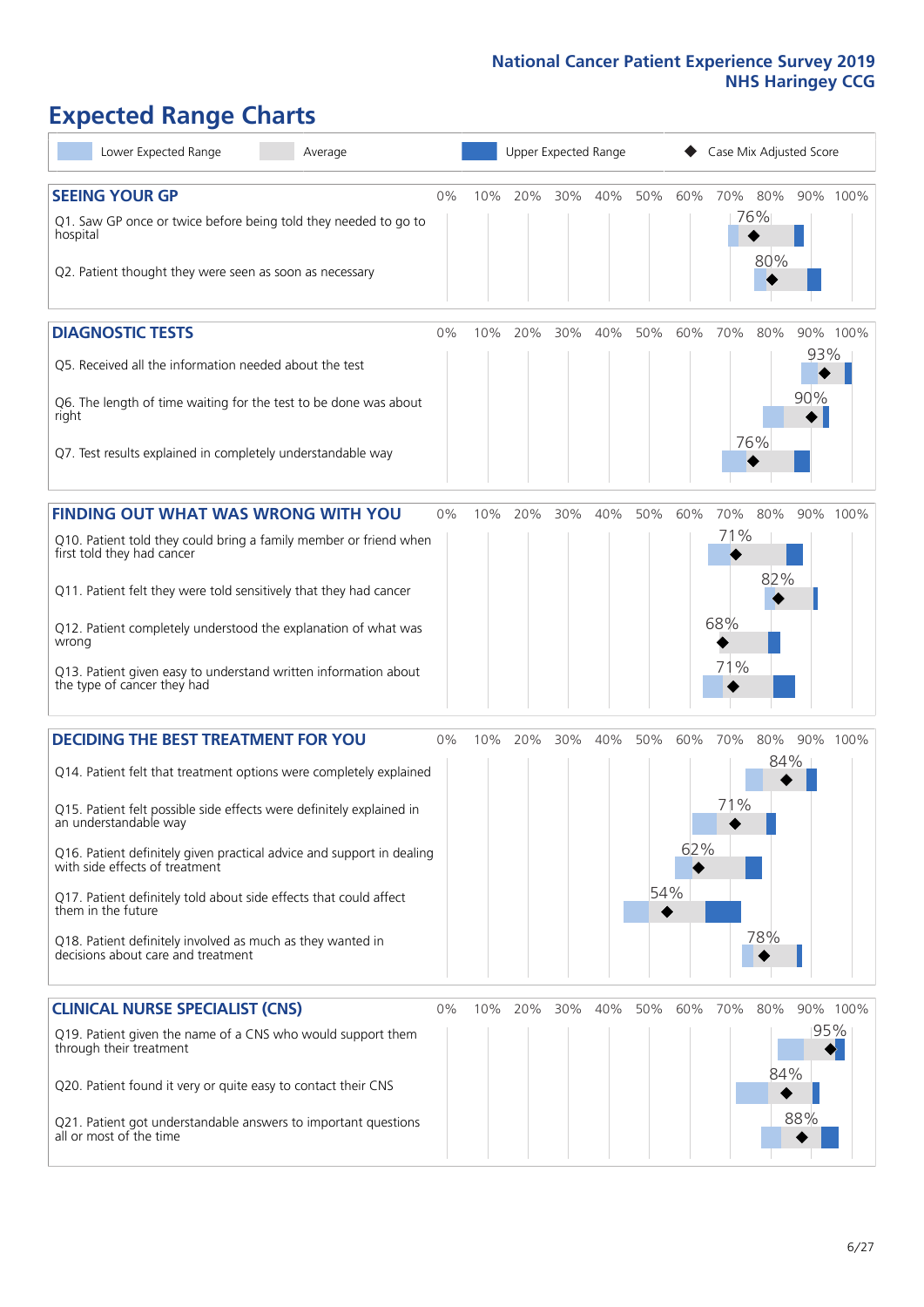# **Expected Range Charts**

| Lower Expected Range<br>Average                                                                                   |     | Upper Expected Range |     |     |     |     |     | Case Mix Adjusted Score |     |          |  |  |
|-------------------------------------------------------------------------------------------------------------------|-----|----------------------|-----|-----|-----|-----|-----|-------------------------|-----|----------|--|--|
| <b>SUPPORT FOR PEOPLE WITH CANCER</b><br>0%<br>Q22. Hospital staff gave information about support or self-help    | 10% | 20%                  | 30% | 40% | 50% | 60% | 70% | 80%                     | 88% | 90% 100% |  |  |
| groups for people with cancer<br>Q23. Hospital staff discussed or gave information about the impact               |     |                      |     |     |     |     |     | 81%                     |     |          |  |  |
| cancer could have on day to day activities                                                                        |     |                      |     |     |     | 63% |     |                         |     |          |  |  |
| Q24. Hospital staff gave information on getting financial help or<br>possible benefits                            |     |                      |     |     |     |     |     | 78%                     |     |          |  |  |
| Q25. Hospital staff told patient they could get free prescriptions                                                |     |                      |     |     |     |     |     |                         |     |          |  |  |
| <b>OPERATIONS</b><br>0%                                                                                           | 10% | 20%                  | 30% | 40% | 50% | 60% | 70% | 80%                     |     | 90% 100% |  |  |
| Q27. Beforehand, patient had all the information needed about the<br>operation                                    |     |                      |     |     |     |     |     |                         | 94% |          |  |  |
| Q28. Afterwards, staff completely explained how operation had<br>gone in understandable way                       |     |                      |     |     |     |     | 73% |                         |     |          |  |  |
| <b>HOSPITAL CARE AS AN INPATIENT</b><br>0%                                                                        | 10% | 20%                  | 30% | 40% | 50% | 60% | 70% | 80%                     |     | 90% 100% |  |  |
| Q30. Hospital staff didn't talk in front of patient as if patient wasn't<br>there                                 |     |                      |     |     |     |     |     | 79%                     |     |          |  |  |
| Q31. Patient had confidence and trust in all doctors treating them                                                |     |                      |     |     |     |     |     |                         | 87% |          |  |  |
| Q32. Patient's family or someone close definitely felt able to talk to<br>a doctor                                |     |                      |     |     |     |     | 68% |                         |     |          |  |  |
| Q33. Patient had confidence and trust in all the ward nurses<br>treating them                                     |     |                      |     |     |     |     | 66% |                         |     |          |  |  |
| Q34. Patient thought there were always or nearly always enough<br>nurses on duty to care for them                 |     |                      |     |     |     | 61% |     |                         |     |          |  |  |
| Q35. All hospital staff asked patient what name they prefer to be<br>called by                                    |     |                      |     |     |     | 57% |     |                         |     |          |  |  |
| Q36. Patient always given enough privacy when discussing<br>condition or treatment                                |     |                      |     |     |     |     |     | 84%                     |     |          |  |  |
| Q37. Patient definitely found hospital staff to discuss worries or<br>fears during their inpatient visit          |     |                      |     | 42% |     |     |     |                         |     |          |  |  |
| Q38. Hospital staff definitely did everything they could to help<br>control pain                                  |     |                      |     |     |     |     |     | 82%                     |     |          |  |  |
| Q39. Patient always felt they were treated with respect and dignity<br>while in hospital                          |     |                      |     |     |     |     |     |                         | 86% |          |  |  |
| Q40. Patient given clear written information about what should or<br>should not do after leaving hospital         |     |                      |     |     |     |     |     |                         | 87% |          |  |  |
| Q41. Hospital staff told patient who to contact if worried about<br>condition or treatment after leaving hospital |     |                      |     |     |     |     |     |                         | 93% |          |  |  |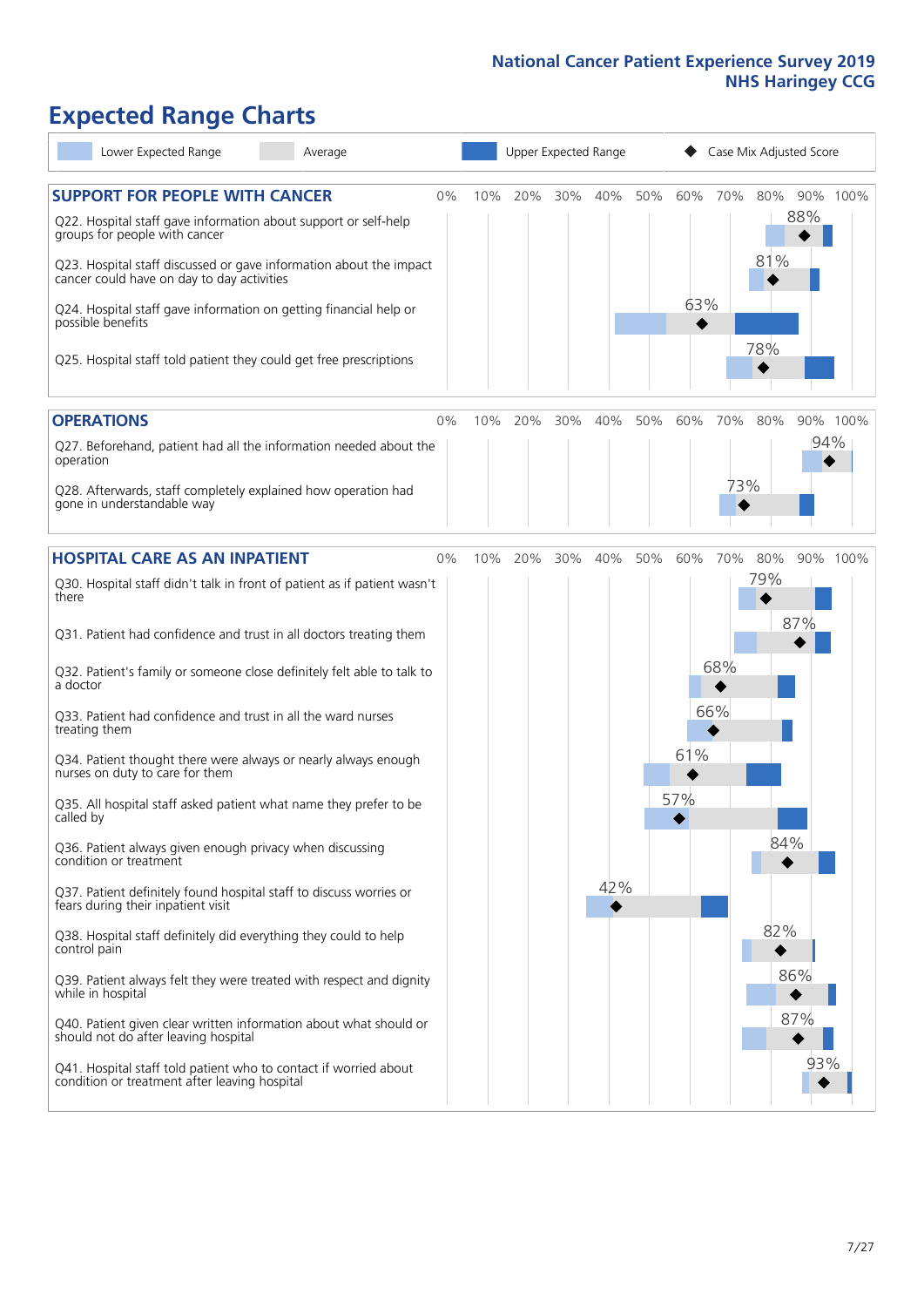# **Expected Range Charts**

|           | Lower Expected Range                                                                                  | Average                                                                                                                     |          |     | Upper Expected Range |     |     |     |     | Case Mix Adjusted Score |     |          |          |
|-----------|-------------------------------------------------------------------------------------------------------|-----------------------------------------------------------------------------------------------------------------------------|----------|-----|----------------------|-----|-----|-----|-----|-------------------------|-----|----------|----------|
|           | fears during their outpatient or day case visit                                                       | <b>HOSPITAL CARE AS A DAY PATIENT / OUTPATIENT 0%</b><br>Q43. Patient definitely found hospital staff to discuss worries or |          | 10% | 20%                  | 30% | 40% | 50% |     | 60% 70%<br>65%<br>◆     | 80% |          | 90% 100% |
|           | Q44. Cancer doctor had the right documents at patient's last<br>outpatient appointment                |                                                                                                                             |          |     |                      |     |     |     |     |                         |     |          | 96%      |
|           | about radiotherapy treatment                                                                          | Q46. Beforehand patient completely had all information needed                                                               |          |     |                      |     |     |     |     |                         |     | 91%      |          |
|           | whether radiotherapy was working                                                                      | Q47. Patient completely given understandable information about                                                              |          |     |                      |     |     |     |     |                         | 80% |          |          |
|           | about chemotherapy treatment                                                                          | Q49. Beforehand patient completely had all information needed                                                               |          |     |                      |     |     |     |     | 69%                     | 81% |          |          |
|           | Q50. Patient given enough information about whether                                                   | chemotherapy was working in a completely understandable way                                                                 |          |     |                      |     |     |     |     |                         |     |          |          |
|           | <b>HOME CARE AND SUPPORT</b>                                                                          |                                                                                                                             | 0%       | 10% | 20%                  | 30% | 40% | 50% | 60% | 70%                     | 80% |          | 90% 100% |
|           | information needed to help care at home                                                               | Q51. Hospital staff definitely gave family or someone close all the                                                         |          |     |                      |     |     | 51% |     |                         |     |          |          |
|           | services during treatment                                                                             | Q52. Patient definitely given enough support from health or social                                                          |          |     |                      |     | 44% |     |     |                         |     |          |          |
|           | services after treatment                                                                              | Q53. Patient definitely given enough support from health or social                                                          |          |     |                      |     | 41% |     |     |                         |     |          |          |
|           | <b>CARE FROM YOUR GENERAL PRACTICE</b>                                                                |                                                                                                                             | 0%       | 10% | 20%                  | 30% | 40% | 50% | 60% | 70%                     | 80% |          | 90% 100% |
| treatment |                                                                                                       | Q54. GP given enough information about patient's condition and                                                              |          |     |                      |     |     |     |     |                         |     | 94%      |          |
|           | support patient during treatment                                                                      | Q55. General practice staff definitely did everything they could to                                                         |          |     |                      |     |     |     | 58% |                         |     |          |          |
|           | <b>YOUR OVERALL NHS CARE</b>                                                                          |                                                                                                                             | $0\%$    | 10% | 20%                  | 30% | 40% | 50% | 60% | 70%                     | 80% |          | 90% 100% |
|           | well together to give best possible care                                                              | Q56. Different people treating and caring for patient always work                                                           |          |     |                      |     | 43% |     |     | 69%                     |     |          |          |
|           | Q57. Patient given a care plan                                                                        |                                                                                                                             |          |     |                      |     |     |     |     |                         |     | 88%      |          |
|           | Q58. Overall the administration of care was good or very good                                         |                                                                                                                             |          |     |                      |     |     |     | 57% |                         |     |          |          |
|           | Q59. Patient felt length of time for attending clinics and<br>appointments for cancer was about right |                                                                                                                             |          |     |                      |     |     |     | ◆   |                         |     |          |          |
|           | take part in cancer research                                                                          | Q60. Someone discussed with patient whether they would like to                                                              |          |     |                      |     | 40% |     |     |                         |     |          |          |
|           |                                                                                                       |                                                                                                                             | $\Omega$ |     | $\overline{2}$       | 3   | 4   | 5   | 6   | 7                       | 8   | 9<br>8.7 | 10       |
| good      |                                                                                                       | Q61. Patient's average rating of care scored from very poor to very                                                         |          |     |                      |     |     |     |     |                         |     |          |          |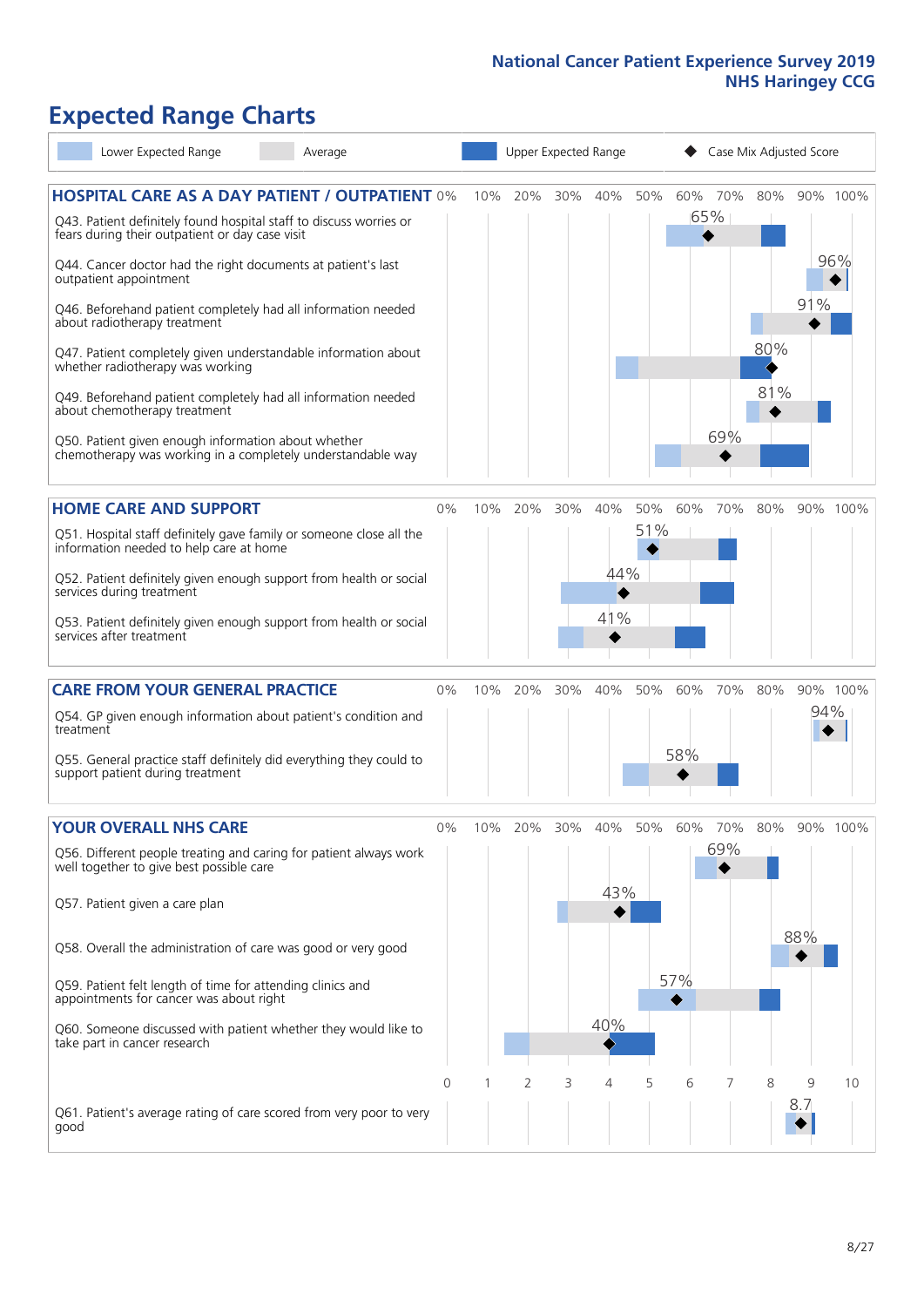# **Comparability Tables**

\* Indicates where a score has been suppressed because there are less than 21 responses.

\*\* No score available for 2018.

or  $\blacktriangledown$  $\blacktriangle$ 

Change 2018-2019: Indicates where 2019 score is significantly higher or lower than 2018 score Change Overall: Indicates significant change overall (2015, 2016, 2017, 2018 and 2019).

Adjusted Score below Lower Expected Range Adjusted Score between Upper and Lower Expected Ranges Adjusted Score above Upper

Expected Range

|                                                                             |           |               | <b>Unadjusted Scores</b> |               |                         |                   |               | Case Mix Adjusted Scores            |                |                   |
|-----------------------------------------------------------------------------|-----------|---------------|--------------------------|---------------|-------------------------|-------------------|---------------|-------------------------------------|----------------|-------------------|
|                                                                             | 2018<br>n | 2018<br>Score | 2019<br>n                | 2019<br>Score | Change<br>2018-<br>2019 | Change<br>Overall | 2019<br>Score | Lower<br>Expected Expected<br>Range | Upper<br>Range | National<br>Score |
| <b>SEEING YOUR GP</b>                                                       |           |               |                          |               |                         |                   |               |                                     |                |                   |
| Q1. Saw GP once or twice before being told they needed to go<br>to hospital | 167       | 72%           | 137                      | 73%           |                         |                   | 76%           | 72%                                 | 86%            | 79%               |
| Q2. Patient thought they were seen as soon as necessary                     | 259       | 79%           | 205                      | 78%           |                         |                   | 80%           | 79%                                 | 89%            | 84%               |
|                                                                             |           |               |                          |               |                         |                   |               |                                     |                |                   |
| <b>DIAGNOSTIC TESTS</b>                                                     |           |               |                          |               |                         |                   |               |                                     |                |                   |
| O5. Received all the information needed about the test                      | $**$      | $* *$         | 165                      | 92%           |                         |                   | 93%           | 92%                                 | 98%            | 95%               |
| Q6. The length of time waiting for the test to be done was<br>about right   | 225       | 84%           | 177                      | 89%           |                         | ▲                 | 90%           | 83%                                 | 93%            | 88%               |
| Q7. Test results explained in completely understandable way                 | 224       | 71%           | 174                      | 72%           |                         |                   | 76%           | 74%                                 | 86%            | 80%               |

| <b>FINDING OUT WHAT WAS WRONG WITH YOU</b>                                                      |     |     |     |     |  |     |     |     |     |
|-------------------------------------------------------------------------------------------------|-----|-----|-----|-----|--|-----|-----|-----|-----|
| Q10. Patient told they could bring a family member or friend<br>when first told they had cancer | 224 | 76% | 186 | 72% |  | 71% | 70% | 84% | 77% |
| Q11. Patient felt they were told sensitively that they had cancer                               | 249 | 83% | 206 | 81% |  | 82% | 81% | 91% | 86% |
| Q12. Patient completely understood the explanation of what<br>was wrong                         | 261 | 68% | 206 | 65% |  | 68% | 67% | 79% | 73% |
| Q13. Patient given easy to understand written information<br>about the type of cancer they had  | 222 | 67% | 186 | 68% |  | 71% | 68% | 81% | 74% |

| <b>DECIDING THE BEST TREATMENT FOR YOU</b>                                                              |      |     |     |     |  |     |     |     |     |
|---------------------------------------------------------------------------------------------------------|------|-----|-----|-----|--|-----|-----|-----|-----|
| Q14. Patient felt that treatment options were completely<br>explained                                   | 224  | 78% | 184 | 83% |  | 84% | 78% | 89% | 83% |
| Q15. Patient felt possible side effects were definitely explained<br>in an understandable way           | 251  | 73% | 200 | 71% |  | 71% | 67% | 79% | 73% |
| Q16. Patient definitely given practical advice and support in<br>dealing with side effects of treatment | 239  | 65% | 197 | 62% |  | 62% | 61% | 74% | 67% |
| Q17. Patient definitely told about side effects that could affect<br>them in the future                 | 235  | 56% | 195 | 55% |  | 54% | 50% | 64% | 57% |
| Q18. Patient definitely involved as much as they wanted in<br>decisions about care and treatment        | $**$ | **  | 204 | 75% |  | 78% | 76% | 86% | 81% |

| <b>CLINICAL NURSE SPECIALIST (CNS)</b>                                                    |     |     |     |     |     |     |     |     |
|-------------------------------------------------------------------------------------------|-----|-----|-----|-----|-----|-----|-----|-----|
| Q19. Patient given the name of a CNS who would support them<br>through their treatment    | 251 | 90% | 199 | 95% | 95% | 88% | 96% | 92% |
| Q20. Patient found it very or quite easy to contact their CNS                             | 204 | 81% | 180 | 82% | 84% | 79% | 90% | 85% |
| Q21. Patient got understandable answers to important<br>questions all or most of the time | 203 | 82% |     | 85% | 88% | 83% | 92% | 87% |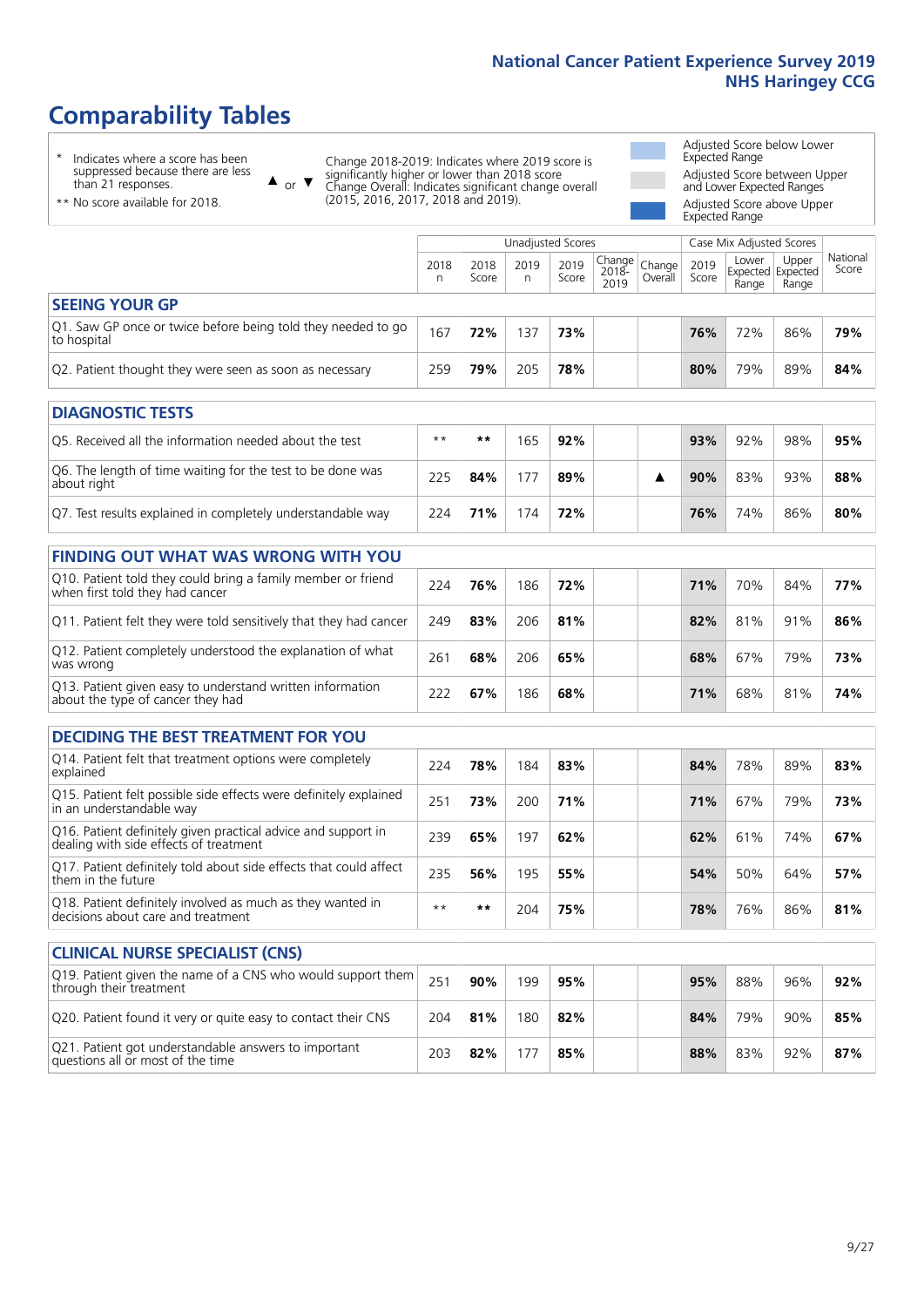# **Comparability Tables**

\* Indicates where a score has been suppressed because there are less than 21 responses.

\*\* No score available for 2018.

 $\triangle$  or  $\nabla$ 

Change 2018-2019: Indicates where 2019 score is significantly higher or lower than 2018 score Change Overall: Indicates significant change overall (2015, 2016, 2017, 2018 and 2019).

Adjusted Score below Lower Expected Range Adjusted Score between Upper and Lower Expected Ranges Adjusted Score above Upper Expected Range

|                                                                                                                   |              |               |           | <b>Unadjusted Scores</b> |                         |                   |               | Case Mix Adjusted Scores |                                     |                   |
|-------------------------------------------------------------------------------------------------------------------|--------------|---------------|-----------|--------------------------|-------------------------|-------------------|---------------|--------------------------|-------------------------------------|-------------------|
|                                                                                                                   | 2018<br>n.   | 2018<br>Score | 2019<br>n | 2019<br>Score            | Change<br>2018-<br>2019 | Change<br>Overall | 2019<br>Score | Lower<br>Range           | Upper<br>Expected Expected<br>Range | National<br>Score |
| <b>SUPPORT FOR PEOPLE WITH CANCER</b>                                                                             |              |               |           |                          |                         |                   |               |                          |                                     |                   |
| Q22. Hospital staff gave information about support or self-help<br>groups for people with cancer                  | 200          | 84%           | 178       | 88%                      |                         |                   | 88%           | 83%                      | 93%                                 | 88%               |
| Q23. Hospital staff discussed or gave information about the<br>impact cancer could have on day to day activities  | 182          | 75%           | 157       | 80%                      |                         |                   | 81%           | 78%                      | 90%                                 | 84%               |
| Q24. Hospital staff gave information on getting financial help or<br>possible benefits                            | 155          | 58%           | 132       | 63%                      |                         |                   | 63%           | 54%                      | 71%                                 | 63%               |
| Q25. Hospital staff told patient they could get free prescriptions                                                | 157          | 76%           | 139       | 78%                      |                         |                   | 78%           | 76%                      | 88%                                 | 82%               |
| <b>OPERATIONS</b>                                                                                                 |              |               |           |                          |                         |                   |               |                          |                                     |                   |
| Q27. Beforehand, patient had all the information needed about<br>the operation                                    | 125          | 93%           | 104       | 94%                      |                         |                   | 94%           | 93%                      | 100%                                | 96%               |
| Q28. Afterwards, staff completely explained how operation had<br>gone in understandable way                       | 123          | 74%           | 104       | 70%                      |                         |                   | 73%           | 71%                      | 87%                                 | 79%               |
| <b>HOSPITAL CARE AS AN INPATIENT</b>                                                                              |              |               |           |                          |                         |                   |               |                          |                                     |                   |
| Q30. Hospital staff didn't talk in front of patient as if patient<br>wasn't there                                 | $* *$        | $***$         | 98        | 74%                      |                         |                   | 79%           | 76%                      | 91%                                 | 84%               |
| Q31. Patient had confidence and trust in all doctors treating<br>them                                             | $\star\star$ | **            | 100       | 85%                      |                         |                   | 87%           | 77%                      | 91%                                 | 84%               |
| Q32. Patient's family or someone close definitely felt able to talk<br>to a doctor                                | $\star\star$ | **            | 86        | 66%                      |                         |                   | 68%           | 63%                      | 82%                                 | 72%               |
| O33. Patient had confidence and trust in all the ward nurses<br>treating them                                     | $* *$        | **            | 100       | 64%                      |                         |                   | 66%           | 66%                      | 83%                                 | 74%               |
| Q34. Patient thought there were always or nearly always<br>enough nurses on duty to care for them                 | $**$         | **            | 99        | 59%                      |                         |                   | 61%           | 55%                      | 74%                                 | 64%               |
| Q35. All hospital staff asked patient what name they prefer to<br>be called by                                    | $\star\star$ | **            | 97        | 55%                      |                         |                   | 57%           | 60%                      | 82%                                 | 71%               |
| Q36. Patient always given enough privacy when discussing<br>condition or treatment                                | $\star\star$ | $***$         | 99        | 83%                      |                         |                   | 84%           | 78%                      | 92%                                 | 85%               |
| Q37. Patient definitely found hospital staff to discuss worries or<br>fears during their inpatient visit          | $\star\star$ | **            | 81        | 41%                      |                         |                   | 42%           | 41%                      | 63%                                 | 52%               |
| Q38. Hospital staff definitely did everything they could to help<br>control pain                                  | $\star\star$ | **            | 97        | 80%                      |                         |                   | 82%           | 75%                      | 90%                                 | 83%               |
| Q39. Patient always felt they were treated with respect and<br>dignity while in hospital                          | $\star\star$ | **            | 101       | 84%                      |                         |                   | 86%           | 81%                      | 94%                                 | 88%               |
| Q40. Patient given clear written information about what should<br>or should not do after leaving hospital         | $* *$        | **            | 95        | 86%                      |                         |                   | 87%           | 79%                      | 93%                                 | 86%               |
| Q41. Hospital staff told patient who to contact if worried about<br>condition or treatment after leaving hospital | $**$         | **            | 93        | 92%                      |                         |                   | 93%           | 90%                      | 99%                                 | 94%               |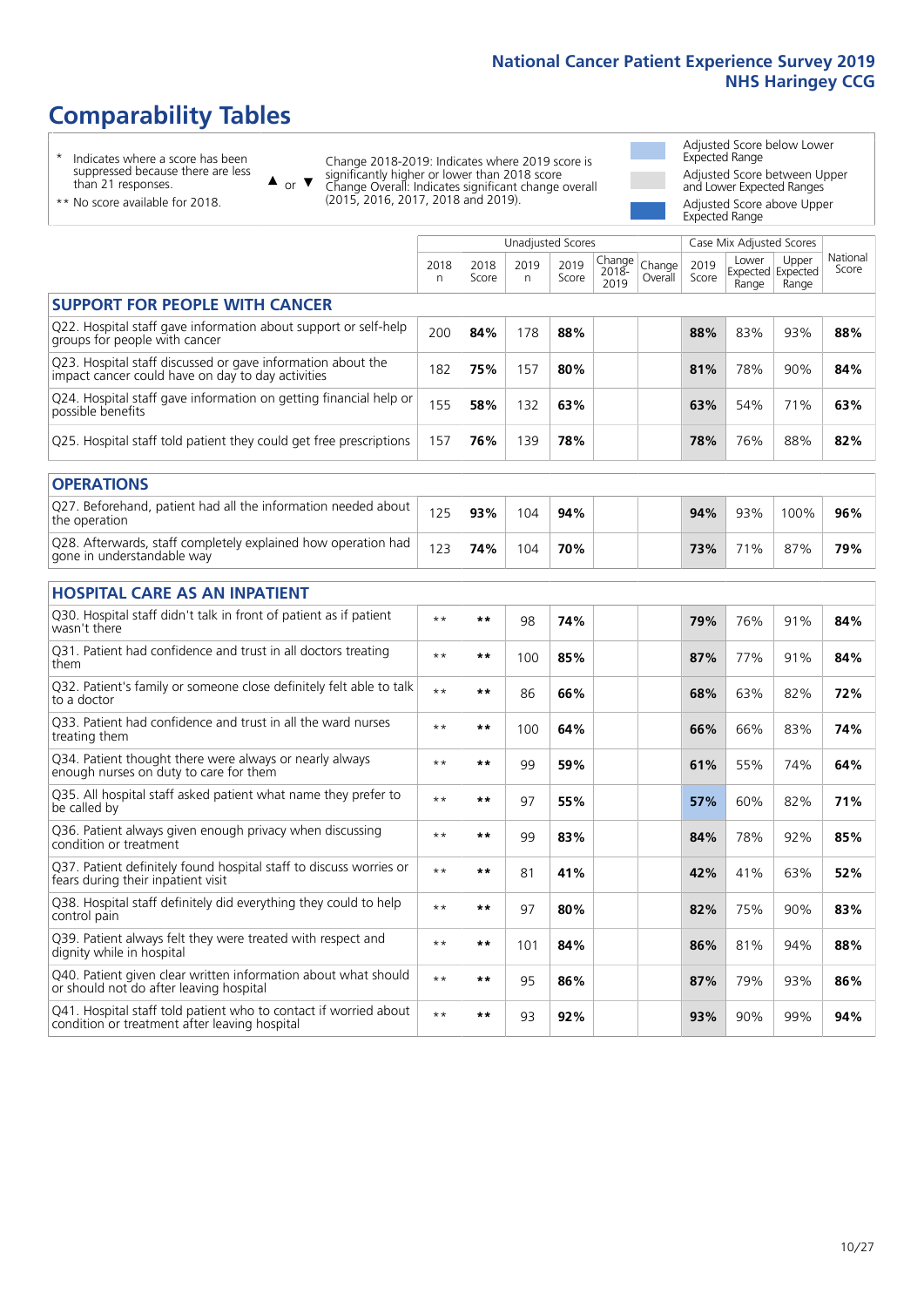# **Comparability Tables**

\* Indicates where a score has been suppressed because there are less than 21 responses.

\*\* No score available for 2018.

 $\triangle$  or  $\nabla$ 

Change 2018-2019: Indicates where 2019 score is significantly higher or lower than 2018 score Change Overall: Indicates significant change overall (2015, 2016, 2017, 2018 and 2019).

Adjusted Score below Lower Expected Range Adjusted Score between Upper and Lower Expected Ranges Adjusted Score above Upper Expected Range

|                                                                                                                       |           |               |            | <b>Unadjusted Scores</b> |                            |                   |               | Case Mix Adjusted Scores |                                     |                   |
|-----------------------------------------------------------------------------------------------------------------------|-----------|---------------|------------|--------------------------|----------------------------|-------------------|---------------|--------------------------|-------------------------------------|-------------------|
|                                                                                                                       | 2018<br>n | 2018<br>Score | 2019<br>n. | 2019<br>Score            | Change<br>$2018 -$<br>2019 | Change<br>Overall | 2019<br>Score | Lower<br>Range           | Upper<br>Expected Expected<br>Range | National<br>Score |
| <b>HOSPITAL CARE AS A DAY PATIENT / OUTPATIENT</b>                                                                    |           |               |            |                          |                            |                   |               |                          |                                     |                   |
| Q43. Patient definitely found hospital staff to discuss worries or<br>fears during their outpatient or day case visit | 195       | 61%           | 158        | 62%                      |                            |                   | 65%           | 63%                      | 78%                                 | 71%               |
| Q44. Cancer doctor had the right documents at patient's last<br>outpatient appointment                                | 226       | 93%           | 177        | 95%                      |                            |                   | 96%           | 93%                      | 99%                                 | 96%               |
| Q46. Beforehand patient completely had all information needed<br>about radiotherapy treatment                         | 63        | 90%           | 63         | 90%                      |                            |                   | 91%           | 78%                      | 95%                                 | 86%               |
| Q47. Patient completely given understandable information<br>about whether radiotherapy was working                    | 52        | 56%           | 58         | 81%                      | ▲                          | ▲                 | 80%           | 47%                      | 72%                                 | 60%               |
| Q49. Beforehand patient completely had all information needed<br>about chemotherapy treatment                         | 129       | 84%           | 98         | 81%                      |                            |                   | 81%           | 77%                      | 92%                                 | 84%               |
| Q50. Patient given enough information about whether<br>chemotherapy was working in a completely understandable way    | 120       | 68%           | 89         | 69%                      |                            |                   | 69%           | 58%                      | 77%                                 | 68%               |
| <b>HOME CARE AND SUPPORT</b>                                                                                          |           |               |            |                          |                            |                   |               |                          |                                     |                   |
| Q51. Hospital staff definitely gave family or someone close all<br>the information needed to help care at home        | 195       | 53%           | 170        | 49%                      |                            |                   | 51%           | 52%                      | 67%                                 | 60%               |
| Q52. Patient definitely given enough support from health or<br>social services during treatment                       | 120       | 43%           | 115        | 41%                      |                            |                   | 44%           | 42%                      | 62%                                 | 52%               |
| Q53. Patient definitely given enough support from health or<br>social services after treatment                        | 80        | 34%           | 74         | 38%                      |                            |                   | 41%           | 34%                      | 56%                                 | 45%               |
| <b>CARE FROM YOUR GENERAL PRACTICE</b>                                                                                |           |               |            |                          |                            |                   |               |                          |                                     |                   |
| Q54. GP given enough information about patient's condition<br>and treatment                                           | 226       | 90%           | 176        | 92%                      |                            |                   | 94%           | 92%                      | 98%                                 | 95%               |
| Q55. General practice staff definitely did everything they could<br>to support patient during treatment               | 176       | 53%           | 136        | 57%                      |                            |                   | 58%           | 50%                      | 67%                                 | 58%               |
| <b>YOUR OVERALL NHS CARE</b>                                                                                          |           |               |            |                          |                            |                   |               |                          |                                     |                   |
| Q56. Different people treating and caring for patient always<br>work well together to give best possible care         | $* *$     | $***$         | 198        | 66%                      |                            |                   | 69%           | 67%                      | 79%                                 | 73%               |
| Q57. Patient given a care plan                                                                                        | 185       | 34%           | 150        | 46%                      | ▲                          | ▲                 | 43%           | 30%                      | 45%                                 | 38%               |
| Q58. Overall the administration of care was good or very good                                                         | 254       | 84%           | 206        | 88%                      |                            |                   | 88%           | 84%                      | 93%                                 | 89%               |
| Q59. Patient felt length of time for attending clinics and<br>appointments for cancer was about right                 | 250       | 54%           | 204        | 55%                      |                            |                   | 57%           | 61%                      | 77%                                 | 69%               |
| Q60. Someone discussed with patient whether they would like<br>to take part in cancer research                        | 233       | 44%           | 182        | 43%                      |                            |                   | 40%           | 20%                      | 40%                                 | 30%               |
| Q61. Patient's average rating of care scored from very poor to<br>very good                                           | 250       | 8.4           | 199        | 8.6                      |                            |                   | 8.7           | 8.6                      | 9.0                                 | 8.8               |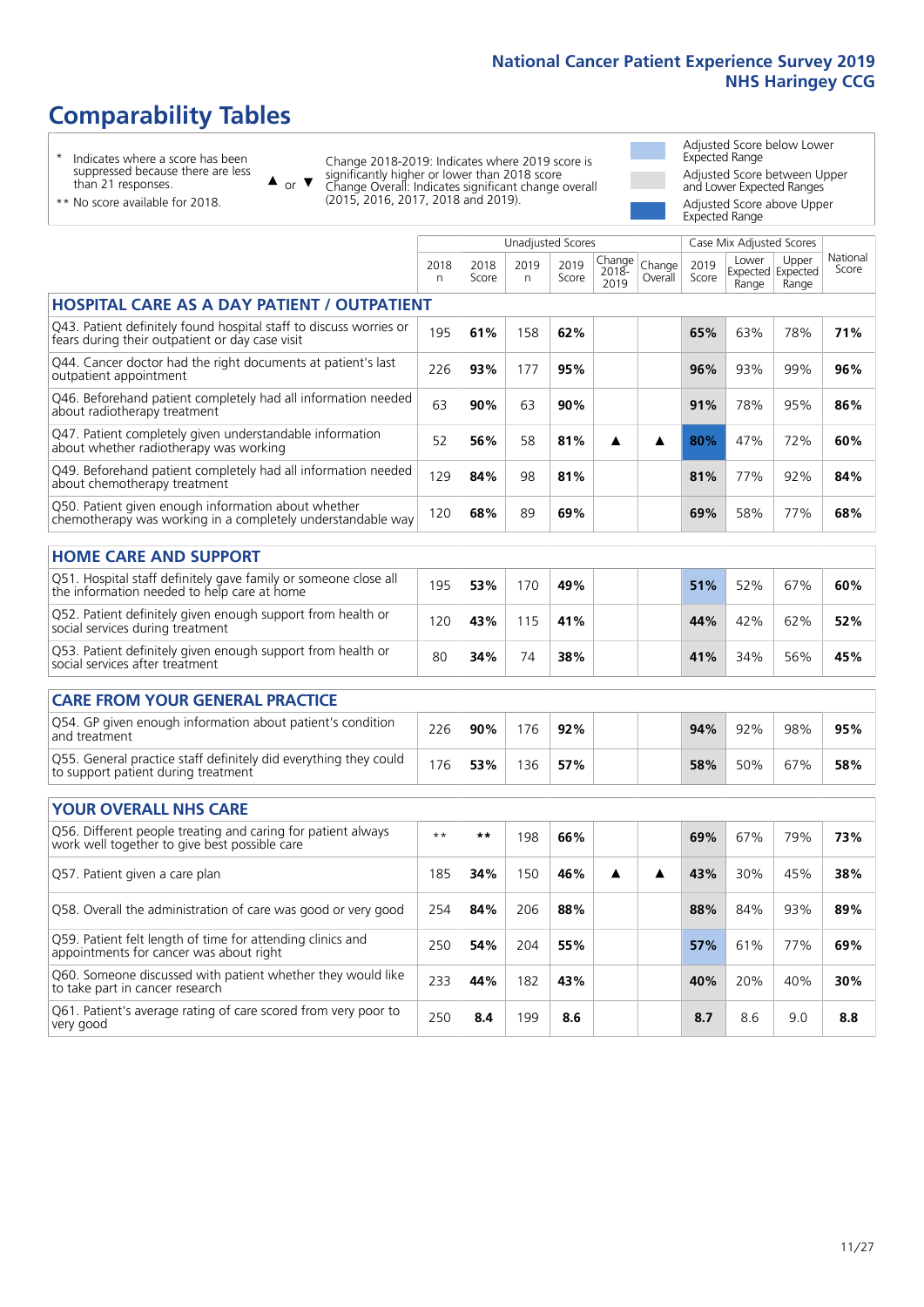- \* Indicates where a score has been suppressed because there are less than 21 responses.
- n.a. Indicates that there were no respondents for that tumour group.

| <b>SEEING YOUR GP</b>                           |            |              |               |                   |                    |                |                  |                     | <b>Tumour Group</b> |         |         |                 |                                                           |         |                |
|-------------------------------------------------|------------|--------------|---------------|-------------------|--------------------|----------------|------------------|---------------------|---------------------|---------|---------|-----------------|-----------------------------------------------------------|---------|----------------|
|                                                 |            | Brain<br>CNS | <b>Breast</b> | Colorectal<br>LGT | ᠊ᢛ<br>Gynaecologic | Haematological | Head and<br>Neck | Lung                | Prostate            | Sarcoma | Skin    | Upper<br>Gastro | Urological                                                | Other   | All<br>Cancers |
| Q1. Saw GP once or twice before being told they | <b>CCG</b> | $\star$      | 91%           | $\star$           | $\star$            | 41%            | $\star$          | $\star$             | $\star$             | $\star$ | $\star$ | $\star$         | $\star$                                                   | $\star$ | 73%            |
| needed to go to hospital                        | National   | 59%          |               | 94% 75%           |                    |                |                  | 77% 67% 79% 71% 82% |                     |         |         |                 | 71% 90% 74% 83% 74%                                       |         | 79%            |
| Q2. Patient thought they were seen as soon as   | <b>CCG</b> | $\star$      | 86%           | $\star$           | $\star$            | 76%            | $\star$          | $\star$             | 88%                 | $\star$ | $\star$ | $\star$         | $\star$                                                   | $\star$ | 78%            |
| necessary                                       | National   | 79%          |               | 89% 83%           |                    |                |                  |                     |                     |         |         |                 | 81%   82%   81%   84%   86%   69%   85%   79%   85%   79% |         | 84%            |

#### **DIAGNOSTIC TESTS** Tumour Group

|                                                   |                                          | Brain   | <b>Breast</b> | ╮<br>Colorectal | ᢛ<br>Gynaecologic | Haematological | Head and<br>Neck | Lung    | Prostate | Sarcoma | Skin    | Upper<br>Gastro | Irological                                  | Other   | All<br>Cancers |
|---------------------------------------------------|------------------------------------------|---------|---------------|-----------------|-------------------|----------------|------------------|---------|----------|---------|---------|-----------------|---------------------------------------------|---------|----------------|
| Q5. Received all the information needed about     | <b>CCG</b>                               | $\star$ | 95%           |                 | $\star$           | $\star$        | $\star$          | $\star$ | $\star$  | $\star$ | $\star$ | $\star$         | $\star$                                     | $\star$ | 92%            |
| the test                                          | National                                 | 93%     | 95%           | 95%             | 93%               | 95%            | 93%              | 95%     | 95%      | 93%     | 96%     | 95%             | 95%                                         | 95%     | 95%            |
| Q6. The length of time waiting for the test to be | <b>CCG</b>                               | $\star$ | 89%           | $\star$         | $\star$           | 91%            | $\star$          | $\star$ | 91%      | $\star$ | $\star$ | $\star$         | $\star$                                     | $\star$ | 89%            |
| done was about right                              | National                                 | 84%     | 91%           | 88%             |                   |                |                  |         |          |         |         |                 | 86% 89% 88% 87% 87% 81% 87% 84% 87% 86% 88% |         |                |
| Q7. Test results explained in completely          | <b>CCG</b>                               | $\star$ | 84%           | $\star$         | $\star$           | 73%            | $\star$          | $\star$ | 57%      | $\star$ | $\star$ | $\star$         | $\star$                                     | $\star$ | 72%            |
| understandable way                                | National 71% 83% 82% 77% 77% 79% 80% 80% |         |               |                 |                   |                |                  |         |          |         |         |                 | 78% 84% 75% 80% 76% 80%                     |         |                |

| <b>FINDING OUT WHAT WAS WRONG WITH YOU</b>        |            |         |               |                 |                |                |                        |                 | <b>Tumour Group</b> |         |         |                 |           |         |                |
|---------------------------------------------------|------------|---------|---------------|-----------------|----------------|----------------|------------------------|-----------------|---------------------|---------|---------|-----------------|-----------|---------|----------------|
|                                                   |            | Brain   | <b>Breast</b> | ╮<br>Colorectal | Gynaecological | Haematological | ad and<br>Neck<br>Head | Lung            | Prostate            | Sarcoma | Skin    | Upper<br>Gastro | Jrologica | Other   | All<br>Cancers |
| Q10. Patient told they could bring a family       | <b>CCG</b> | $\star$ | 76%           | $\star$         | $\star$        | 64%            | $\star$                | $\star$         | 76%                 | $\star$ | $\star$ | $\star$         | $\star$   | $\star$ | 72%            |
| member or friend when first told they had cancer  | National   | 85%     | 82%           | 82%             | 71%            | 71%            | 71%                    | 77%             | 79%                 | 73%     | 69%     | 76%             | 73% 75%   |         | 77%            |
| Q11. Patient felt they were told sensitively that | CCG        | $\star$ | 78%           | $\star$         | $\star$        | 79%            | $\star$                | $\star$         | 84%                 | $\star$ | $\star$ | $\star$         | $\star$   | $\star$ | 81%            |
| they had cancer                                   | National   | 79%     | 89%           | 87%             | 82%            | 84%            | 87%                    | 83%             | 86%                 | 84%     | 89%     | 81%             | 84% 83%   |         | 86%            |
| Q12. Patient completely understood the            | CCG        | $\star$ | 63%           |                 | $\star$        | 53%            | $\star$                | $\star$         | 60%                 | $\star$ | $\star$ | $\star$         | $\star$   | $\star$ | 65%            |
| explanation of what was wrong                     | National   | 66%     | 77%           | 79%             | 73%            | 60%            | 78%                    | 76%             | 79%                 | 67%     | 80%     | 70%             | 77%       | 70%     | 73%            |
| Q13. Patient given easy to understand written     | <b>CCG</b> | $\star$ | 63%           | $\star$         | $\star$        | 81%            | $\ast$                 | $\star$         | 70%                 | $\star$ | $\star$ | $\star$         | $\star$   | $\ast$  | 68%            |
| information about the type of cancer they had     | National   | 66%     | 78%           | 73%             | 71%            | 76%            |                        | 69%   67%   83% |                     |         | 67% 84% | 67%             | 74%       | 65%     | 74%            |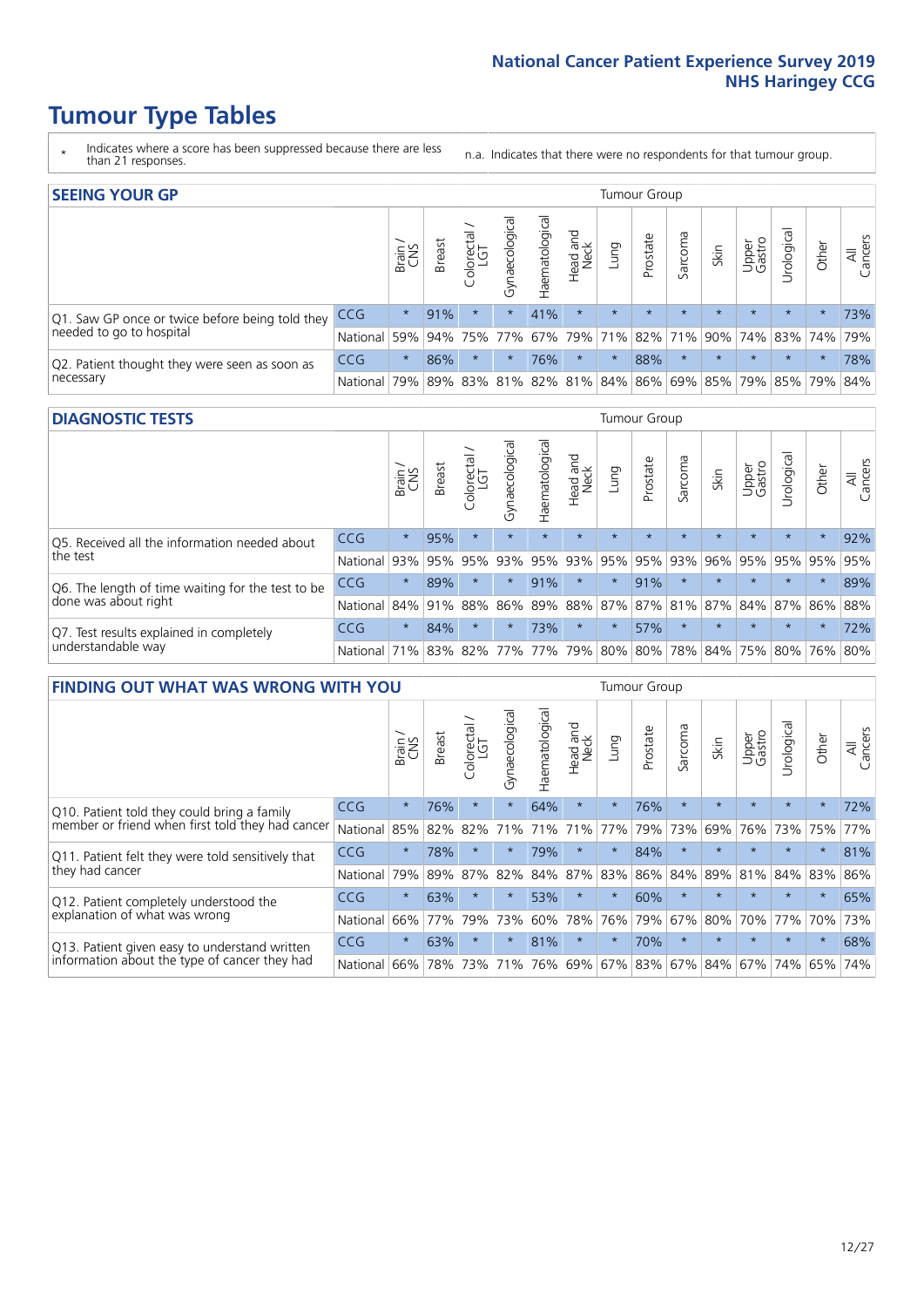- \* Indicates where a score has been suppressed because there are less than 21 responses.
- n.a. Indicates that there were no respondents for that tumour group.

| <b>DECIDING THE BEST TREATMENT FOR YOU</b>         |            |         |               |                             |                |                |                         |         | <b>Tumour Group</b> |                          |                                     |                 |            |         |                |
|----------------------------------------------------|------------|---------|---------------|-----------------------------|----------------|----------------|-------------------------|---------|---------------------|--------------------------|-------------------------------------|-----------------|------------|---------|----------------|
|                                                    |            | Brain   | <b>Breast</b> | olorectal.<br>LGT<br>$\cup$ | Gynaecological | Haematological | ead and<br>Neck<br>Head | Lung    | Prostate            | arcoma<br>$\overline{2}$ | Skin                                | Upper<br>Gastro | Jrological | Other   | All<br>Cancers |
| Q14. Patient felt that treatment options were      | CCG        | $\star$ | 89%           | $\star$                     | $\star$        | 85%            | $\star$                 | $\star$ | 82%                 | $\star$                  | $\star$                             | $\star$         | $\star$    | $\star$ | 83%            |
| completely explained                               | National   | 85%     | 85%           | 85%                         | 85%            | 82%            | 87%                     | 84%     | 83%                 | 83%                      | 89%                                 | 81%             | 83%        | 79%     | 83%            |
| Q15. Patient felt possible side effects were       | CCG        | $\star$ | 75%           |                             | $\star$        | 67%            | $\star$                 | $\star$ | 70%                 | $\star$                  |                                     | $\star$         | $\star$    | $\star$ | 71%            |
| definitely explained in an understandable way      | National   | 69%     | 74%           | 76%                         | 75%            | 69%            | 73%                     | 74%     | 73%                 | 73%                      | 77%                                 | 72%             | 71%        | 70%     | 73%            |
| Q16. Patient definitely given practical advice and | CCG        | $\star$ | 63%           |                             | $\star$        | 63%            | $\star$                 | $\star$ | 55%                 | $\star$                  |                                     | $\star$         | $\star$    | $\star$ | 62%            |
| support in dealing with side effects of treatment  | National   | 63%     | 70%           | 70%                         | 69%            | 65%            | 70%                     | 69%     | 65%                 | 66%                      | 71%                                 | 66%             | 63%        | 64%     | 67%            |
| Q17. Patient definitely told about side effects    | <b>CCG</b> | $\star$ | 52%           |                             | $\star$        | 52%            | $\star$                 | $\star$ | 62%                 | $\star$                  |                                     | $\star$         | $\star$    | $\star$ | 55%            |
| that could affect them in the future               | National   | 62%     | 57%           | 59%                         | 56%            | 51%            | 64%                     | 56%     | 66%                 | 54%                      | 66%                                 | 53%             | 56%        | 52%     | 57%            |
| Q18. Patient definitely involved as much as they   | CCG        | $\star$ | 78%           | $\star$                     | $\star$        | 80%            | $\star$                 | $\star$ | 78%                 | $\star$                  | $\star$                             | $\star$         | $\star$    | $\star$ | 75%            |
| wanted in decisions about care and treatment       | National   | 79%     | 81%           |                             |                |                |                         |         |                     |                          | 83% 81% 80% 81% 81% 84% 81% 87% 79% |                 | 79%        | 78% 81% |                |

#### **CLINICAL NURSE SPECIALIST (CNS)** Tumour Group

|                                             |                                                                  | Brain   | <b>Breast</b>   | Colorectal<br>LGT | Gynaecologica | ক<br>O<br>aematologi | Head and<br>Neck | Lung    | Prostate | Sarcoma | Skin    | Upper<br>Gastro                     | $\sigma$<br>rologica | Other   | All<br>Cancers |
|---------------------------------------------|------------------------------------------------------------------|---------|-----------------|-------------------|---------------|----------------------|------------------|---------|----------|---------|---------|-------------------------------------|----------------------|---------|----------------|
| Q19. Patient given the name of a CNS who    | CCG                                                              | $\star$ | 96%             |                   |               | 89%                  | $\star$          |         | 95%      | $\star$ | $\star$ | $\star$                             | $\star$              | $\star$ | 95%            |
| would support them through their treatment  | National                                                         | 95%     | 95%             | 92%               | 95%           | 92%                  | 91%              | 94% 91% |          |         | 91% 91% | 93%                                 | 85%                  | 89%     | 92%            |
| Q20. Patient found it very or quite easy to | <b>CCG</b>                                                       | $\star$ | 80%             |                   | $\star$       | 88%                  | $\star$          | $\star$ | $\star$  | $\star$ | $\star$ | $\star$                             | $\star$              | $\star$ | 82%            |
| contact their CNS                           | National                                                         |         | 86% 84% 88% 85% |                   |               |                      |                  |         |          |         |         | 87% 86% 86% 80% 86% 90% 85% 83% 83% |                      |         | 85%            |
| Q21. Patient got understandable answers to  | CCG                                                              | $\star$ | 81%             |                   | $\star$       | 92%                  | $\star$          | $\star$ | $\star$  | $\star$ | $\star$ | $\star$                             | $\star$              | $\star$ | 85%            |
| important questions all or most of the time | National 82% 87% 89% 86% 89% 88% 86% 87% 87% 93% 86% 87% 86% 87% |         |                 |                   |               |                      |                  |         |          |         |         |                                     |                      |         |                |

| <b>SUPPORT FOR PEOPLE WITH CANCER</b>                                                             |            |         |               |                        |                |                |                        |             | <b>Tumour Group</b> |              |         |                 |           |         |                |
|---------------------------------------------------------------------------------------------------|------------|---------|---------------|------------------------|----------------|----------------|------------------------|-------------|---------------------|--------------|---------|-----------------|-----------|---------|----------------|
|                                                                                                   |            | Brain   | <b>Breast</b> | olorectal.<br>LGT<br>Ũ | Gynaecological | Haematological | ad and<br>Neck<br>Head | Lung        | Prostate            | arcoma<br>ιñ | Skin    | Upper<br>Gastro | Jrologica | Other   | All<br>Cancers |
| Q22. Hospital staff gave information about<br>support or self-help groups for people with         | <b>CCG</b> | $\star$ | 89%           | $\star$                | $\star$        | 91%            | $\star$                | $\star$     | 95%                 | $\star$      | $\star$ | $\star$         | $\star$   | $\star$ | 88%            |
| cancer                                                                                            | National   | 92%     | 92%           | 88%                    | 87%            | 86%            | 88%                    | 87%         | 91%                 | 86%          | 90%     | 88%             | 81%       | 83%     | 88%            |
| Q23. Hospital staff discussed or gave information<br>about the impact cancer could have on day to | CCG        | $\star$ | 74%           | $\star$                | $\star$        | $\star$        | $\star$                | $\star$     | 86%                 | $\star$      | $\star$ | $\star$         | $\star$   | $\star$ | 80%            |
| day activities                                                                                    | National   | 84%     | 86%           | 85%                    | 82%            | 84%            | 84%                    | 83%         | 88%                 | 81%          | 86%     | 83%             | 78%       | 79%     | 84%            |
| Q24. Hospital staff gave information on getting                                                   | CCG        | $\star$ | 59%           | $\star$                | $\star$        | $\star$        | $\star$                | $\star$     | $\star$             | $\star$      | $\star$ | $\star$         | $\star$   | $\ast$  | 63%            |
| financial help or possible benefits                                                               | National   | 78%     | 68%           | 61%                    | 66%            | 61%            | 67%                    | 72%         | 55%                 | 64%          | 60%     | 64%             | 47%       | 59%     | 63%            |
| Q25. Hospital staff told patient they could get                                                   | <b>CCG</b> | $\star$ | 71%           | $\star$                | $\star$        | 83%            | $\star$                | $\star$     | $\star$             | n.a.         | $\star$ | $\star$         | $\star$   | $\ast$  | 78%            |
| free prescriptions                                                                                | National   | 82%     |               | 81% 83%                | 79%            | 87%            |                        | 84% 86% 80% |                     | 78%          | 71%     | 84%             | 73%       | 81%     | 82%            |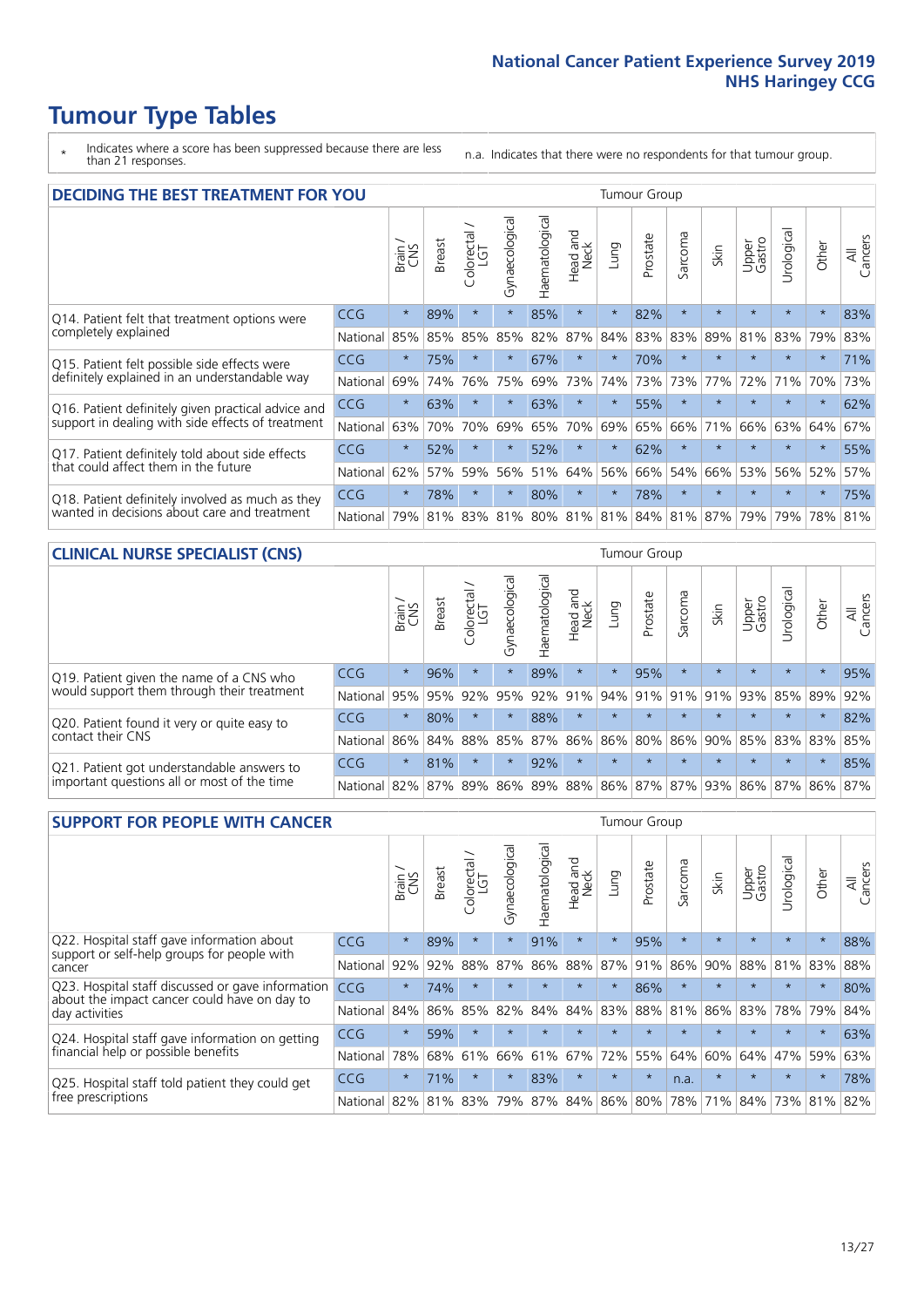- \* Indicates where a score has been suppressed because there are less than 21 responses.
- n.a. Indicates that there were no respondents for that tumour group.

| <b>OPERATIONS</b>                                |                      |              |               |                   |                |                 |                  |             | Tumour Group        |         |         |                 |                                                 |           |                |
|--------------------------------------------------|----------------------|--------------|---------------|-------------------|----------------|-----------------|------------------|-------------|---------------------|---------|---------|-----------------|-------------------------------------------------|-----------|----------------|
|                                                  |                      | Brain<br>CNS | <b>Breast</b> | Colorectal<br>LGT | Gynaecological | Haematological  | Head and<br>Neck | <b>Gunn</b> | Prostate            | Sarcoma | Skin    | Upper<br>Gastro | Urologica                                       | Other     | All<br>Cancers |
| Q27. Beforehand, patient had all the information | CCG                  | $\star$      | 90%           | $\star$           | $\star$        | $\star$         | $\star$          | $\star$     | $\star$             | $\star$ | $\star$ | $\star$         | $\star$                                         | $\star$   | 94%            |
| needed about the operation                       | National 96% 97% 96% |              |               |                   |                |                 |                  |             |                     |         |         |                 | 96% 94% 96% 95% 97% 95% 96% 96% 95% 95% 95% 96% |           |                |
| Q28. Afterwards, staff completely explained how  | <b>CCG</b>           | $\star$      | 75%           | $\star$           | $\star$        | $\star$         | $\star$          | $\star$     | $\star$             | $\star$ | $\star$ | $\star$         | $\star$                                         | $\star$   | 70%            |
| operation had gone in understandable way         | National I           | 76%          |               | 79% 83%           |                | 79%   78%   79% |                  |             | 79% 78% 80% 82% 79% |         |         |                 |                                                 | 76%   77% | 79%            |

#### **HOSPITAL CARE AS AN INPATIENT** Tumour Group

|                                                                                                  |            | Brain   | Breast  | Colorectal /<br>LGT | Gynaecological | Haematological | Head and<br>Neck | Lung        | Prostate | Sarcoma | Skin    | Upper<br>Gastro | Urological | Other   | All<br>Cancers |
|--------------------------------------------------------------------------------------------------|------------|---------|---------|---------------------|----------------|----------------|------------------|-------------|----------|---------|---------|-----------------|------------|---------|----------------|
| Q30. Hospital staff didn't talk in front of patient                                              | CCG        | $\star$ | $\star$ | $\star$             | $\star$        | $\star$        | $\star$          | $\star$     | $\star$  | $\star$ | $\star$ | $\star$         | $\star$    | $\star$ | 74%            |
| as if patient wasn't there                                                                       | National   | 81%     | 86%     | 81%                 | 83%            | 84%            | 83%              | 81%         | 88%      | 86%     | 86%     | 81%             | 83%        | 82%     | 84%            |
| Q31. Patient had confidence and trust in all                                                     | CCG        | $\star$ | 81%     | $\star$             | $\star$        | $\star$        | $\star$          | $\star$     | $\star$  | $\star$ | $\star$ | $\star$         | $\star$    | $\star$ | 85%            |
| doctors treating them                                                                            | National   | 82%     | 83%     | 85%                 | 83%            | 82%            |                  | 87% 83%     | 89%      | 86%     | 85%     | 81%             | 85%        | 80%     | 84%            |
| Q32. Patient's family or someone close definitely                                                | CCG        | $\star$ | $\star$ | $\star$             | $\star$        | $\star$        | $\star$          | $\star$     | $\star$  | $\star$ | $\star$ | $\star$         | $\star$    | $\star$ | 66%            |
| felt able to talk to a doctor                                                                    | National   | 67%     | 72%     | 73%                 | 72%            | 74%            | 75%              | 74%         | 72%      | 71%     | 74%     | 73%             | 71%        | 69%     | 72%            |
| Q33. Patient had confidence and trust in all the                                                 | CCG        | $\star$ | 57%     | $\star$             | $\star$        | $\star$        | $\star$          | $\star$     | $\star$  | $\star$ | $\star$ | $\star$         | $\star$    | $\star$ | 64%            |
| ward nurses treating them                                                                        | National   | 72%     | 73%     | 72%                 | 71%            | 77%            | 75%              | 77%         | 79%      | 74%     | 75%     | 73%             | 77%        | 69%     | 74%            |
| Q34. Patient thought there were always or nearly                                                 | CCG        | $\star$ | 48%     | $\star$             | $\star$        | $\star$        | $\star$          | $\star$     | $\star$  | $\star$ | $\star$ | $\star$         | $\star$    | $\star$ | 59%            |
| always enough nurses on duty to care for them                                                    | National   | 68%     | 64%     | 62%                 | 63%            | 63%            | 65%              | 68%         | 72%      | 65%     | 70%     | 65%             | 66%        | 60%     | 64%            |
| Q35. All hospital staff asked patient what name                                                  | CCG        | $\star$ | 48%     | $\star$             | $\star$        | $\star$        | $\star$          | $\star$     | $\star$  | $\star$ | $\star$ | $\star$         | $\star$    | $\star$ | 55%            |
| they prefer to be called by                                                                      | National   | 68%     | 62%     | 74%                 | 65%            | 72%            | 71%              | 76%         | 72%      | 74%     | 70%     | 78%             | 76%        | 69%     | 71%            |
| Q36. Patient always given enough privacy when                                                    | CCG        | $\star$ | 81%     | $\star$             | $\star$        | $\star$        | $\star$          | $\star$     | $\star$  | $\star$ | $\star$ | $\star$         | $\star$    | $\star$ | 83%            |
| discussing condition or treatment                                                                | National   | 78%     | 84%     | 85%                 | 81%            | 86%            | 87%              | 84%         | 88%      | 84%     | 84%     | 84%             | 85%        | 82%     | 85%            |
| Q37. Patient definitely found hospital staff to                                                  | <b>CCG</b> | $\star$ | $\star$ | $\star$             | $\star$        | $\star$        | $\star$          | $\star$     | $\star$  | $\star$ | $\star$ | $\star$         | $\star$    | $\star$ | 41%            |
| discuss worries or fears during their inpatient visit                                            | National   | 45%     | 51%     | 55%                 | 51%            | 56%            | 52%              | 49%         | 53%      | 54%     | 51%     | 53%             | 49%        | 46%     | 52%            |
| Q38. Hospital staff definitely did everything they                                               | CCG        | $\star$ | $\star$ | $\star$             | $\star$        | $\star$        | $\star$          | $\star$     | $\star$  | $\star$ | $\star$ | $\star$         | $\star$    | $\star$ | 80%            |
| could to help control pain                                                                       | National   | 85%     | 83%     | 84%                 | 82%            | 82%            | 80%              | 84%         | 85%      | 83%     | 85%     | 82%             | 81%        | 82%     | 83%            |
| Q39. Patient always felt they were treated with                                                  | CCG        | $\star$ | 76%     | $\star$             | $\star$        | $\star$        | $\star$          | $\star$     | $\star$  | $\star$ | $\star$ | $\star$         | $\star$    | $\star$ | 84%            |
| respect and dignity while in hospital                                                            | National   | 85%     | 87%     | 87%                 | 85%            | 89%            |                  | 87% 88%     | 91%      | 89%     | 89%     | 88%             | 90%        | 86%     | 88%            |
| Q40. Patient given clear written information<br>about what should or should not do after leaving | CCG        | $\star$ | $\star$ | $\star$             | $\star$        | $\star$        | $\star$          | $\star$     | $\star$  | $\star$ | $\star$ | $\star$         | $\star$    | $\star$ | 86%            |
| hospital                                                                                         | National   | 80%     | 89%     | 86%                 | 86%            | 83%            |                  | 87% 82%     | 91%      | 85%     | 90%     | 82%             | 87%        | 83%     | 86%            |
| Q41. Hospital staff told patient who to contact<br>if worried about condition or treatment after | CCG        | $\star$ | $\star$ | $\star$             | $\star$        | $\star$        | $\star$          | $\star$     | $\star$  | $\star$ | $\star$ | $\star$         | $\star$    | $\star$ | 92%            |
| leaving hospital                                                                                 | National   | 94%     | 95%     | 95% 93%             |                |                |                  | 96% 93% 92% |          | 96% 94% |         | 95% 92%         | 92%        | 93%     | 94%            |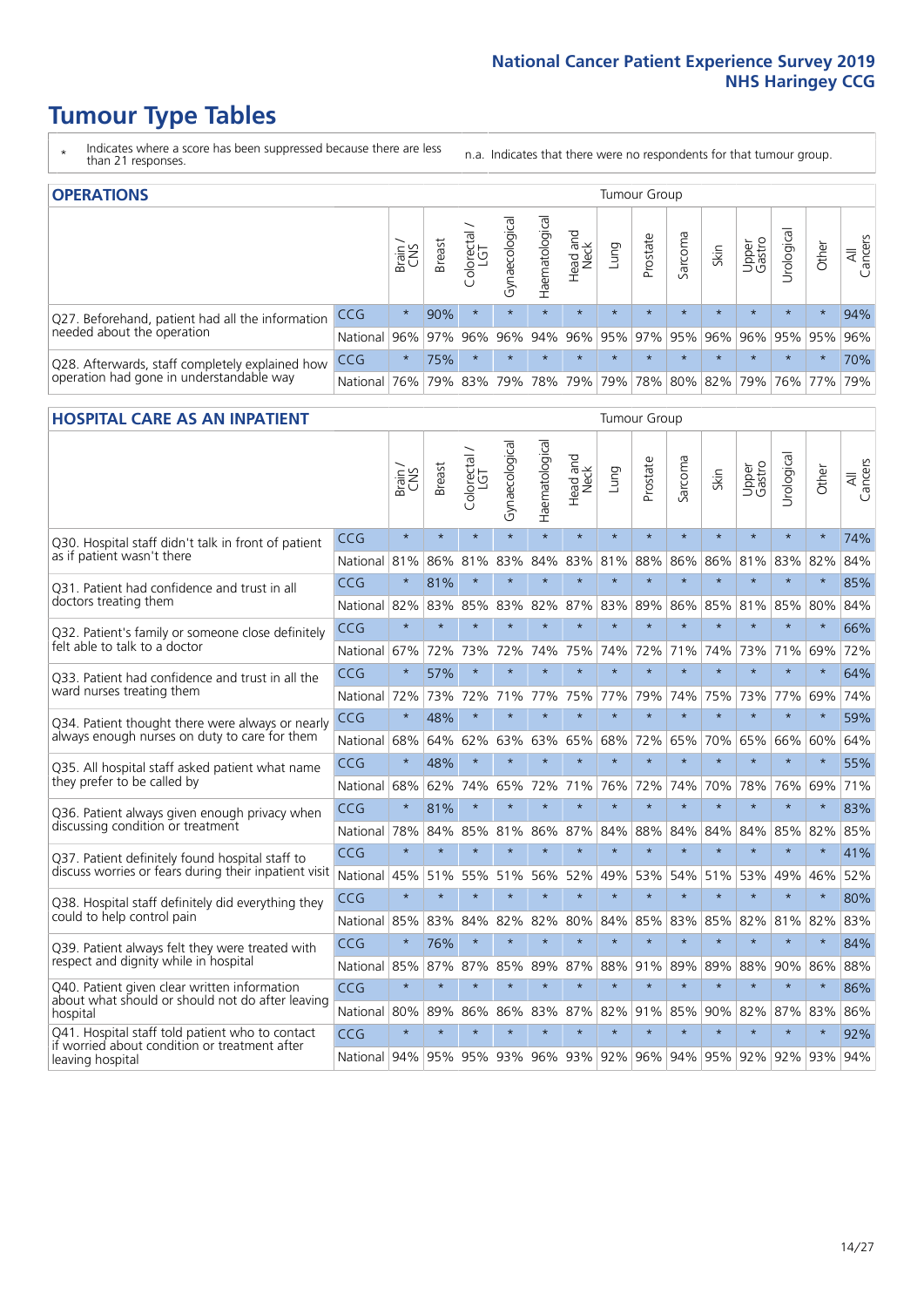- \* Indicates where a score has been suppressed because there are less than 21 responses.
- n.a. Indicates that there were no respondents for that tumour group.

| <b>HOSPITAL CARE AS A DAY PATIENT / OUTPATIENT</b>                                                                    |            |         |               |                       |                |                |                         |         | <b>Tumour Group</b> |                          |         |                 |            |         |                |  |  |  |  |  |  |  |  |
|-----------------------------------------------------------------------------------------------------------------------|------------|---------|---------------|-----------------------|----------------|----------------|-------------------------|---------|---------------------|--------------------------|---------|-----------------|------------|---------|----------------|--|--|--|--|--|--|--|--|
|                                                                                                                       |            | Brain   | <b>Breast</b> | olorectal<br>LGT<br>Ū | Gynaecological | Haematological | ead and<br>Neck<br>Head | Lung    | Prostate            | arcoma<br>$\overline{C}$ | Skin    | Upper<br>Gastro | Urological | Other   | All<br>Cancers |  |  |  |  |  |  |  |  |
| Q43. Patient definitely found hospital staff to                                                                       | CCG        | $\star$ | 60%           | $\star$               | $\star$        | 76%            | $\star$                 | $\star$ | $\star$             | n.a.                     | $\star$ | $\star$         | $\star$    | $\star$ | 62%            |  |  |  |  |  |  |  |  |
| discuss worries or fears during their outpatient or<br>day case visit                                                 | National   | 66%     | 68%           | 73%                   | 70%            | 73%            | 72%                     | 70%     | 74%                 | 72%                      | 72%     | 71%             | 67%        | 68%     | 71%            |  |  |  |  |  |  |  |  |
| Q44. Cancer doctor had the right documents at<br>patient's last outpatient appointment                                | CCG        | $\star$ | 94%           |                       | $^\star$       | 96%            | $\star$                 | $\star$ | $\star$             | n.a.                     |         |                 | $\star$    | $\ast$  | 95%            |  |  |  |  |  |  |  |  |
|                                                                                                                       | National   | 94%     | 96%           | 96%                   | 96%            | 97%            | 96%                     | 96%     | 96%                 | 96%                      | 96%     | 94%             | 96%        | 95%     | 96%            |  |  |  |  |  |  |  |  |
| Q46. Beforehand patient completely had<br>all information needed about radiotherapy                                   | <b>CCG</b> | $\star$ | 91%           | $\star$               | $\star$        |                | $\star$                 | $\star$ | $\star$             | n.a.                     | n.a.    | $\star$         | $\star$    | $\ast$  | 90%            |  |  |  |  |  |  |  |  |
| treatment                                                                                                             | National   | 91%     | 88%           | 83%                   | 88%            | 84%            | 86%                     | 86%     | 88%                 | 88%                      | 84%     | 86%             | 83%        | 84%     | 86%            |  |  |  |  |  |  |  |  |
| Q47. Patient completely given understandable                                                                          | CCG        | $\star$ | $\star$       |                       |                |                | $\star$                 | $\star$ | $\star$             | n.a.                     | n.a.    | $\star$         | $\star$    | $\ast$  | 81%            |  |  |  |  |  |  |  |  |
| information about whether radiotherapy was<br>working                                                                 | National   | 56%     | 60%           | 57%                   | 61%            | 62%            | 63%                     | 59%     | 60%                 | 67%                      | 57%     | 52%             | 59%        | 59%     | 60%            |  |  |  |  |  |  |  |  |
| Q49. Beforehand patient completely had all                                                                            | CCG        | $\star$ | 76%           |                       | $^\star$       | 90%            | $\star$                 | $\star$ | $\star$             | n.a.                     | n.a.    | $\star$         | $\star$    | $\ast$  | 81%            |  |  |  |  |  |  |  |  |
| information needed about chemotherapy<br>treatment                                                                    | National   | 80%     | 82%           | 86%                   | 87%            | 85%            | 79%                     | 84%     | 86%                 | 86%                      | 90%     | 84%             | 85%        | 85%     | 84%            |  |  |  |  |  |  |  |  |
| Q50. Patient given enough information about<br>whether chemotherapy was working in a<br>completely understandable way | <b>CCG</b> | n.a.    | 63%           | $\star$               |                | ÷              | $\star$                 | $\star$ | $\star$             | n.a.                     | n.a.    | $\star$         | ÷          | $\star$ | 69%            |  |  |  |  |  |  |  |  |
|                                                                                                                       | National   | 54%     | 62%           | 64%                   | 68%            | 75%            |                         | 57% 67% | 66%                 | 71%                      | 79%     | 61%             | 68%        | 69%     | 68%            |  |  |  |  |  |  |  |  |

#### **HOME CARE AND SUPPORT** Tumour Group

|                                                                                                                   |            | Brain   | Breast  | Colorectal<br>LGT | ᢛ<br>Gynaecologic | Haematological | Head and<br>Neck | <b>Dung</b> | Prostate | Sarcoma | Skin    | Upper<br>Gastro | rologica | Other   | All<br>Cancers |
|-------------------------------------------------------------------------------------------------------------------|------------|---------|---------|-------------------|-------------------|----------------|------------------|-------------|----------|---------|---------|-----------------|----------|---------|----------------|
| Q51. Hospital staff definitely gave family or<br>someone close all the information needed to<br>help care at home | <b>CCG</b> | $\star$ | 47%     | $\star$           | $\star$           | 57%            | $\star$          | $\star$     | $\star$  | $\star$ | $\star$ | $\star$         | $\star$  | $\star$ | 49%            |
|                                                                                                                   | National   | 58%     | 58%     | 63%               | 57%               | 62%            | 67%              | 59%         | 61%      |         | 62% 65% | 60%             | 59% 55%  |         | 60%            |
| Q52. Patient definitely given enough support<br>from health or social services during treatment                   | <b>CCG</b> | $\star$ | 44%     |                   | $\star$           |                | $\star$          | $\star$     | $\star$  | n.a.    | $\star$ | $\star$         | $\star$  | $\star$ | 41%            |
|                                                                                                                   | National   | 42%     | 52%     | 60%               |                   | 45% 51%        | 59%              | 50%         | 48%      |         | 53% 57% | 54%             | 48% 51%  |         | 52%            |
| Q53. Patient definitely given enough support<br>from health or social services after treatment                    | <b>CCG</b> | n.a.    | 32%     |                   | $\star$           | $\star$        | $\star$          | $\star$     | $\star$  | n.a.    |         | $\star$         | $\star$  | $\star$ | 38%            |
|                                                                                                                   | National   | 39%     | 41% 53% |                   | 39%               | $ 43\% $       | 56%              | 40%         | 46%      | 48%     | 59%     | 47%             | 44%      | 44%     | 45%            |

| <b>CARE FROM YOUR GENERAL PRACTICE</b>                                                                     |              | Tumour Group |               |                   |                |                                     |                  |         |          |         |         |                             |           |         |                |
|------------------------------------------------------------------------------------------------------------|--------------|--------------|---------------|-------------------|----------------|-------------------------------------|------------------|---------|----------|---------|---------|-----------------------------|-----------|---------|----------------|
|                                                                                                            |              | Brain        | <b>Breast</b> | Colorectal<br>LGT | Gynaecological | $\overline{\sigma}$<br>Haematologic | Head and<br>Neck | Lung    | Prostate | Sarcoma | Skin    | Upper<br>Gastro             | Urologica | Other   | All<br>Cancers |
| Q54. GP given enough information about<br>patient's condition and treatment                                | <b>CCG</b>   | $\star$      | 95%           | $\star$           | $\star$        | 93%                                 | $\star$          | $\star$ | $\star$  | $\star$ | $\star$ | $\star$                     | $\star$   | $\star$ | 92%            |
|                                                                                                            | National 91% |              |               | 96% 95%           | 95%            |                                     | 96% 94% 94% 96%  |         |          |         |         | 94% 96% 93% 95% 94%         |           |         | 95%            |
| Q55. General practice staff definitely did<br>everything they could to support patient during<br>treatment | <b>CCG</b>   | $\star$      | 50%           | $\star$           | $\star$        | 62%                                 | $\star$          | $\star$ | $\star$  | n.a.    | $\star$ | $\star$                     | $\star$   | $\star$ | 57%            |
|                                                                                                            | National     | 55%          |               | 58% 59%           | 56%            |                                     | 56% 59%          |         |          |         |         | 56% 64% 56% 65% 59% 59% 55% |           |         | 58%            |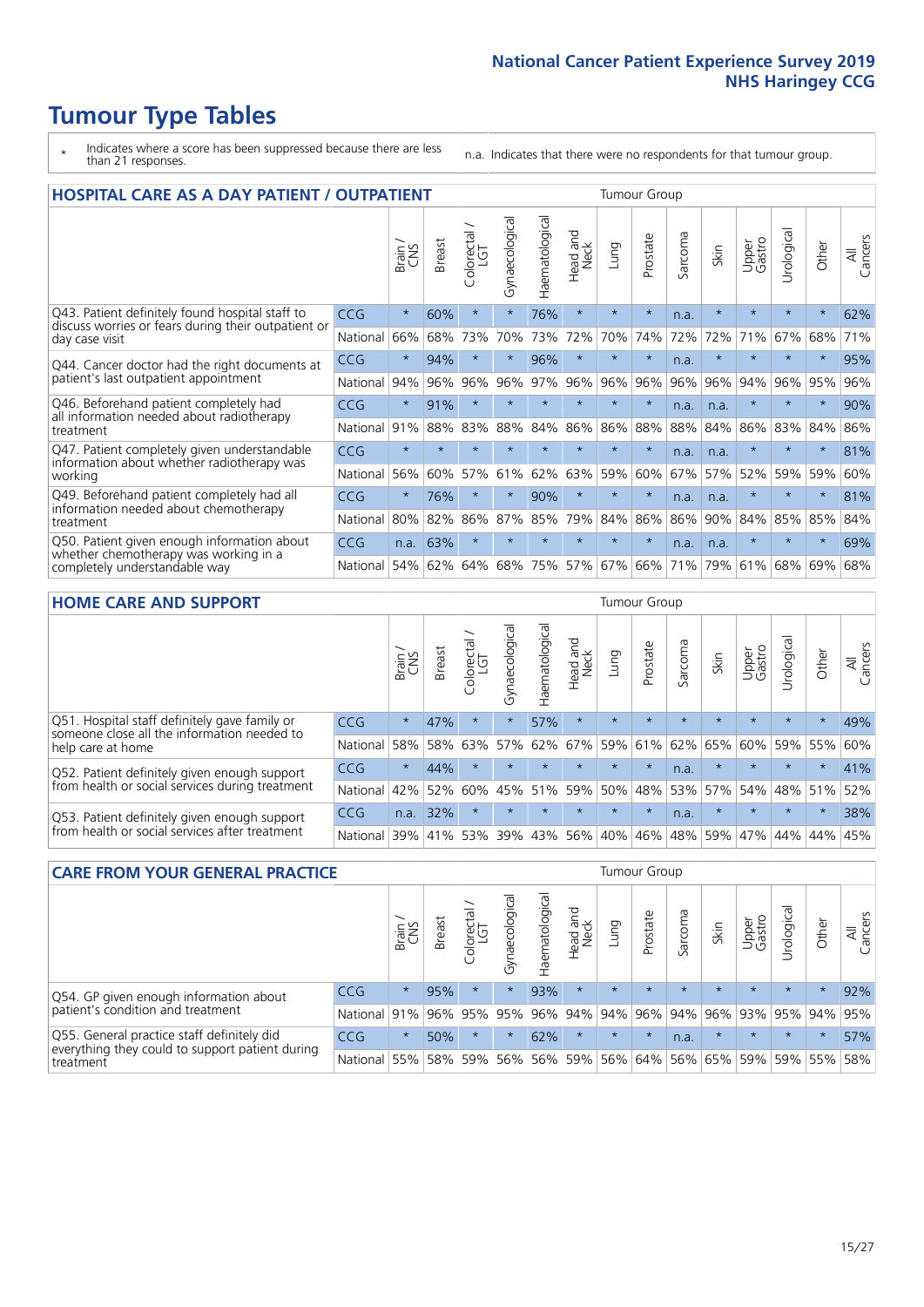- \* Indicates where a score has been suppressed because there are less than 21 responses.
- n.a. Indicates that there were no respondents for that tumour group.

#### **YOUR OVERALL NHS CARE** THE CONSTRUCTION OF THE THROUP GROUP TUMOUR GROUP

|            | Brain<br>CNS                                                                                          | <b>Breast</b> | Colorectal /<br>LGT | Gynaecological | Haematological | <b>Bad and</b><br>Neck<br>Head | Lung    | Prostate | arcoma<br>$\sqrt{ }$ | Skin    | Upper<br>Gastro | ෆී<br>Urologia | Other    | All<br>Cancers |  |  |  |  |  |
|------------|-------------------------------------------------------------------------------------------------------|---------------|---------------------|----------------|----------------|--------------------------------|---------|----------|----------------------|---------|-----------------|----------------|----------|----------------|--|--|--|--|--|
| <b>CCG</b> | $\star$                                                                                               | 64%           | $\star$             | $\star$        | 83%            | $\star$                        | $\star$ | 68%      | $\star$              | $\star$ | $\star$         | $\star$        | $\ast$   | 66%            |  |  |  |  |  |
| National   | 60%                                                                                                   | 73%           | 73%                 | 69%            | 75%            | 73%                            | 73%     | 75%      | 70%                  | 79%     | 69%             | 74%            | 68%      | 73%            |  |  |  |  |  |
| <b>CCG</b> | $\star$                                                                                               | 41%           | $\star$             | $\star$        | 57%            | $\ast$                         | $\star$ | $\star$  | $\star$              | $\star$ | $\star$         | $\star$        | $\ast$   | 46%            |  |  |  |  |  |
| National   | 36%                                                                                                   | 41%           | 40%                 | 34%            | 36%            | 39%                            | 36%     | 40%      | 34%                  | 44%     | 36%             | 33%            | 31%      | 38%            |  |  |  |  |  |
| <b>CCG</b> | $\star$                                                                                               | 88%           | $\star$             |                | 90%            | $\ast$                         | $\star$ | 88%      | $\star$              | $\star$ |                 |                |          | 88%            |  |  |  |  |  |
| National   | 85%                                                                                                   | 90%           | 88%                 | 87%            | 91%            | 90%                            | 90%     | 88%      | 88%                  | 90%     | 86%             | 85%            | 87%      | 89%            |  |  |  |  |  |
| <b>CCG</b> | $\star$                                                                                               | 51%           | $\star$             | $\star$        | 55%            | $\star$                        | $\star$ | 83%      | $\star$              | $\star$ | $\star$         | $\star$        | $^\star$ | 55%            |  |  |  |  |  |
| National   | 58%                                                                                                   | 68%           | 73%                 | 66%            | 66%            | 71%                            | 71%     | 76%      | 68%                  | 73%     | 66%             | 75%            | 64%      | 69%            |  |  |  |  |  |
| <b>CCG</b> | $\star$                                                                                               | 36%           | $\star$             |                | 58%            | $\star$                        | $\star$ | 38%      | $\star$              | $\star$ |                 |                | $\star$  | 43%            |  |  |  |  |  |
| National   | 42%                                                                                                   | 30%           | 32%                 | 31%            | 33%            | 21%                            | 34%     | 31%      | 36%                  | 20%     | 36%             | 21%            | 32%      | 30%            |  |  |  |  |  |
| <b>CCG</b> | $\star$                                                                                               | 8.5           | $\star$             | $\star$        | 9.0            | $\star$                        | $\star$ | 8.6      | $\star$              | $\star$ | $\star$         |                | $\star$  | 8.6            |  |  |  |  |  |
| National   | 8.6                                                                                                   | 8.9           | 8.8                 | 8.7            | 8.9            | 8.8                            | 8.8     | 8.8      | 8.8                  | 8.9     | 8.7             | 8.7            | 8.7      | 8.8            |  |  |  |  |  |
|            | Q58. Overall the administration of care was good<br>Q61. Patient's average rating of care scored from |               |                     |                |                |                                |         |          |                      |         |                 |                |          |                |  |  |  |  |  |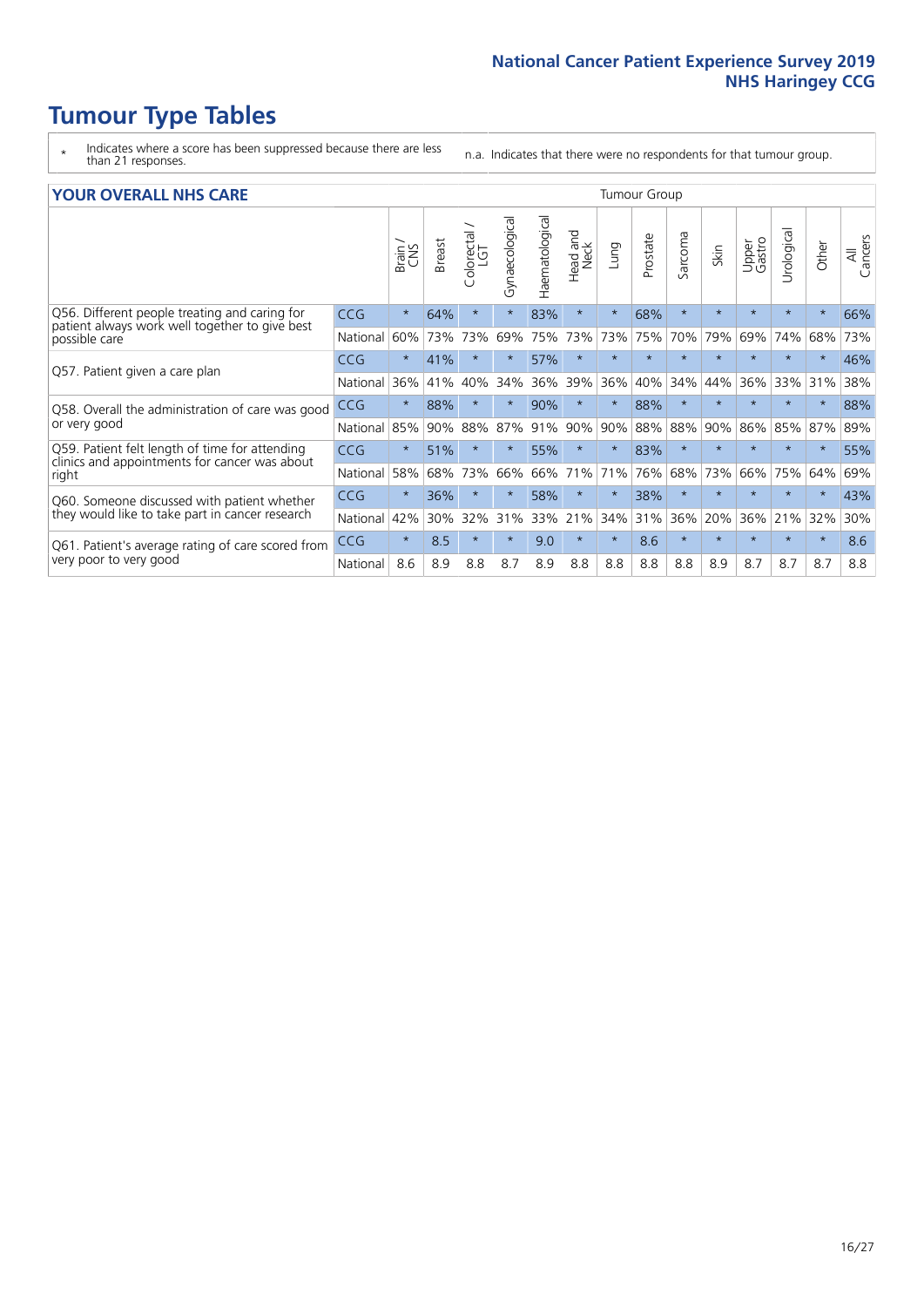### **Year on Year Charts**





#### **DIAGNOSTIC TESTS**





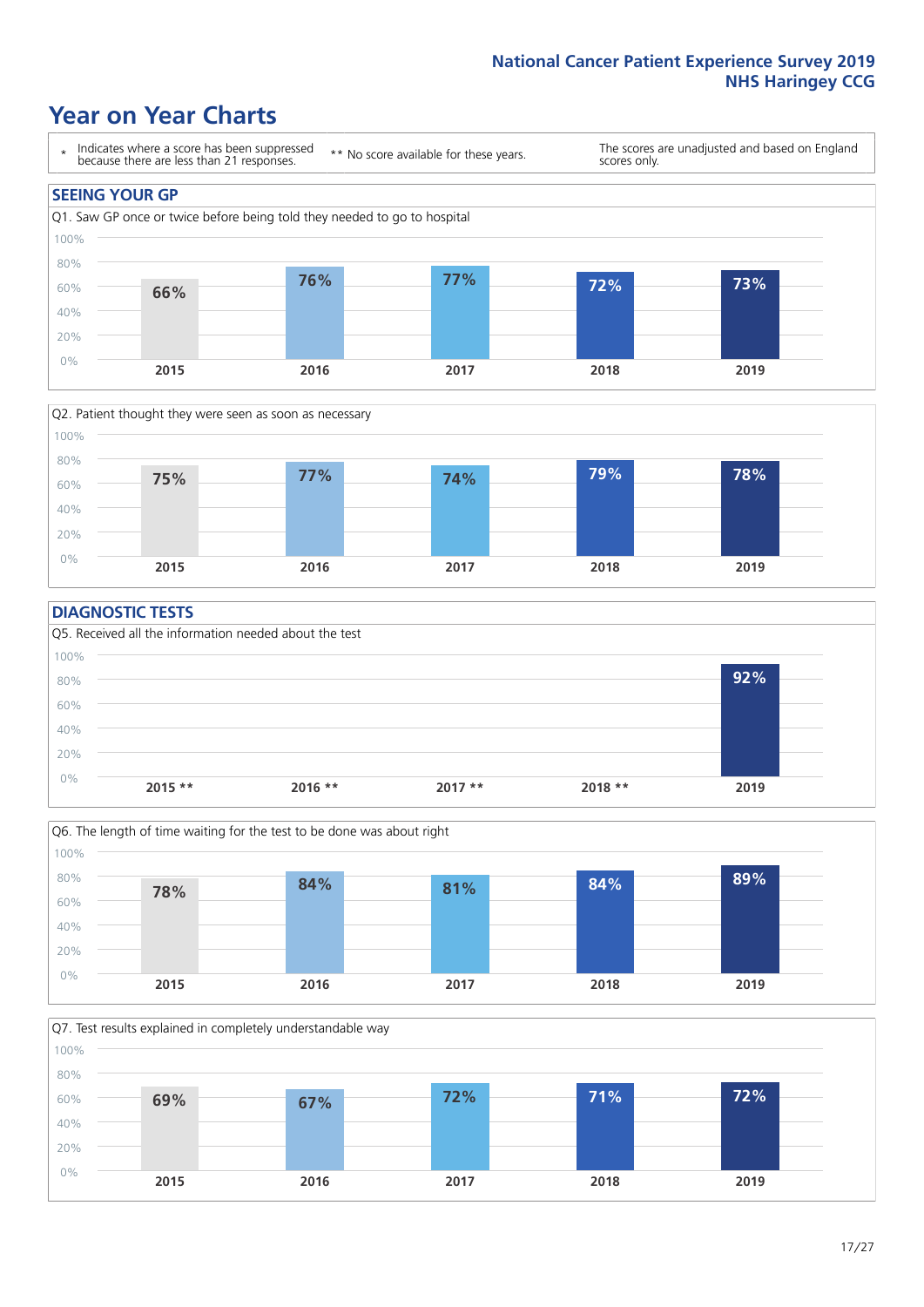### **Year on Year Charts**

\* Indicates where a score has been suppressed because there are less than 21 responses.

\*\* No score available for these years.

The scores are unadjusted and based on England scores only.









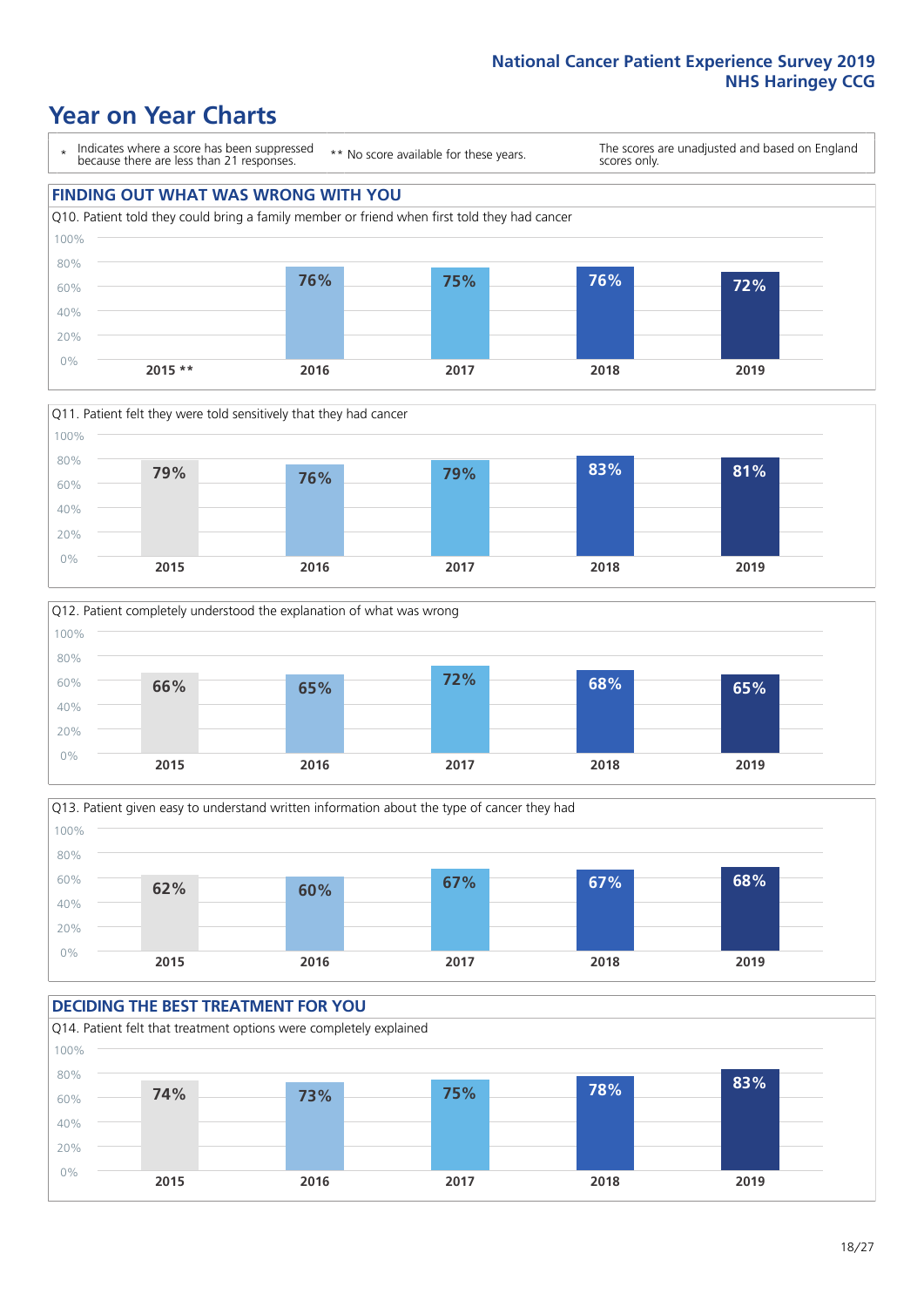### **Year on Year Charts**







Q18. Patient definitely involved as much as they wanted in decisions about care and treatment  $0%$ 20% 40% 60% 80% 100% **2015 \*\* 2016 \*\* 2017 \*\* 2018 \*\* 2019 75%**

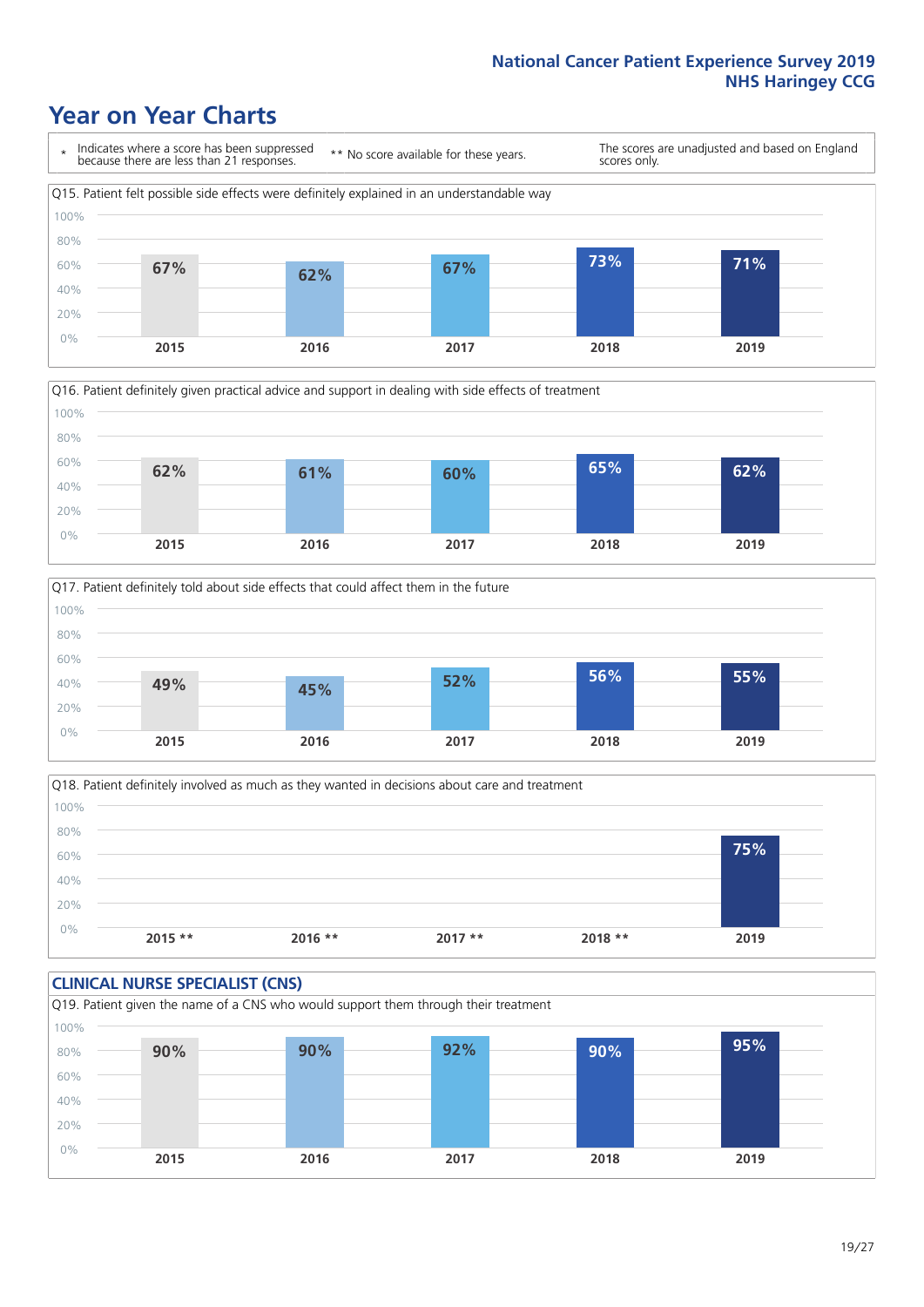### **Year on Year Charts**











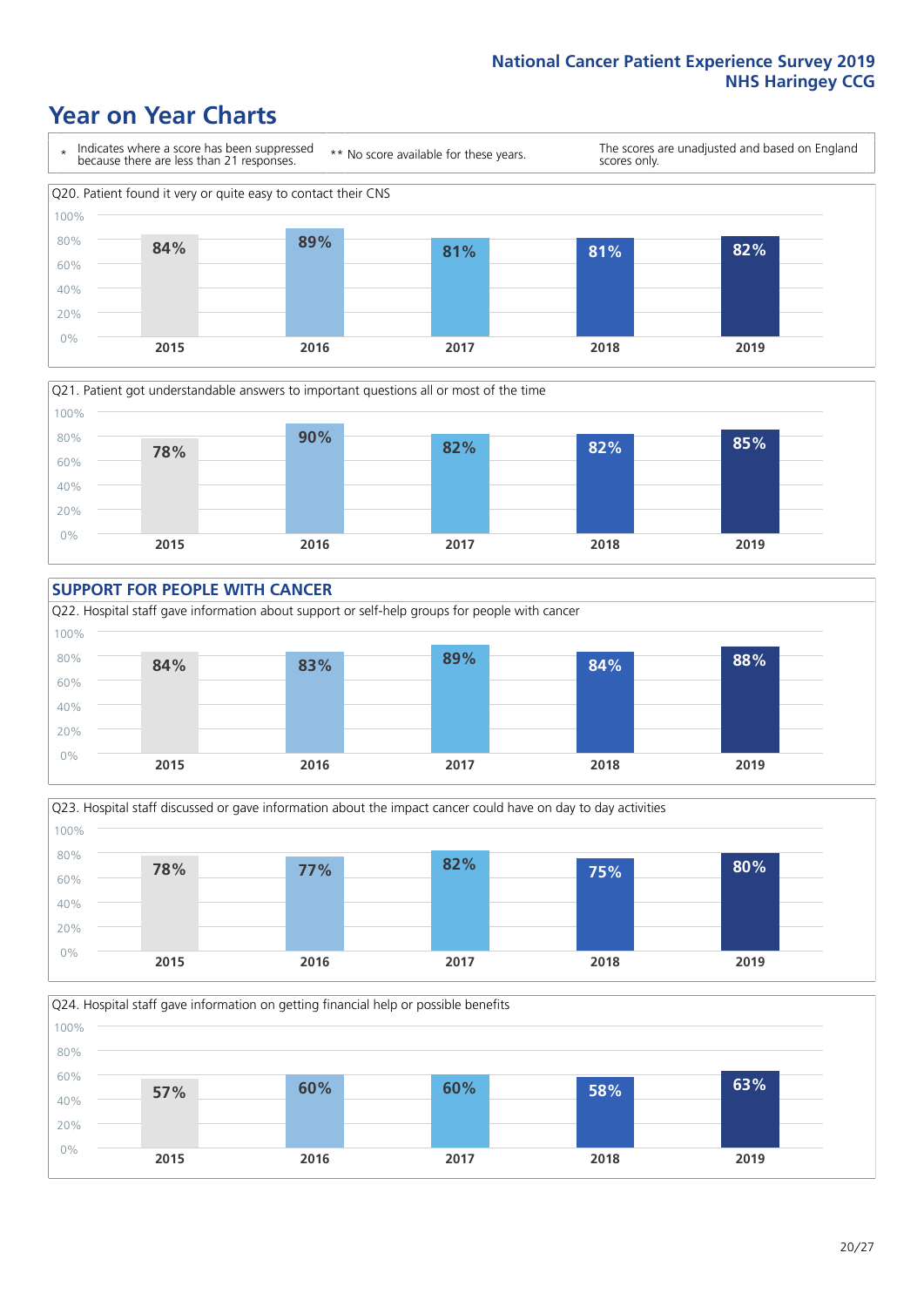### **Year on Year Charts**



#### **OPERATIONS**





#### **HOSPITAL CARE AS AN INPATIENT** Q30. Hospital staff didn't talk in front of patient as if patient wasn't there 0% 20% 40% 60% 80% 100% **2015 \*\* 2016 \*\* 2017 \*\* 2018 \*\* 2019 74%**

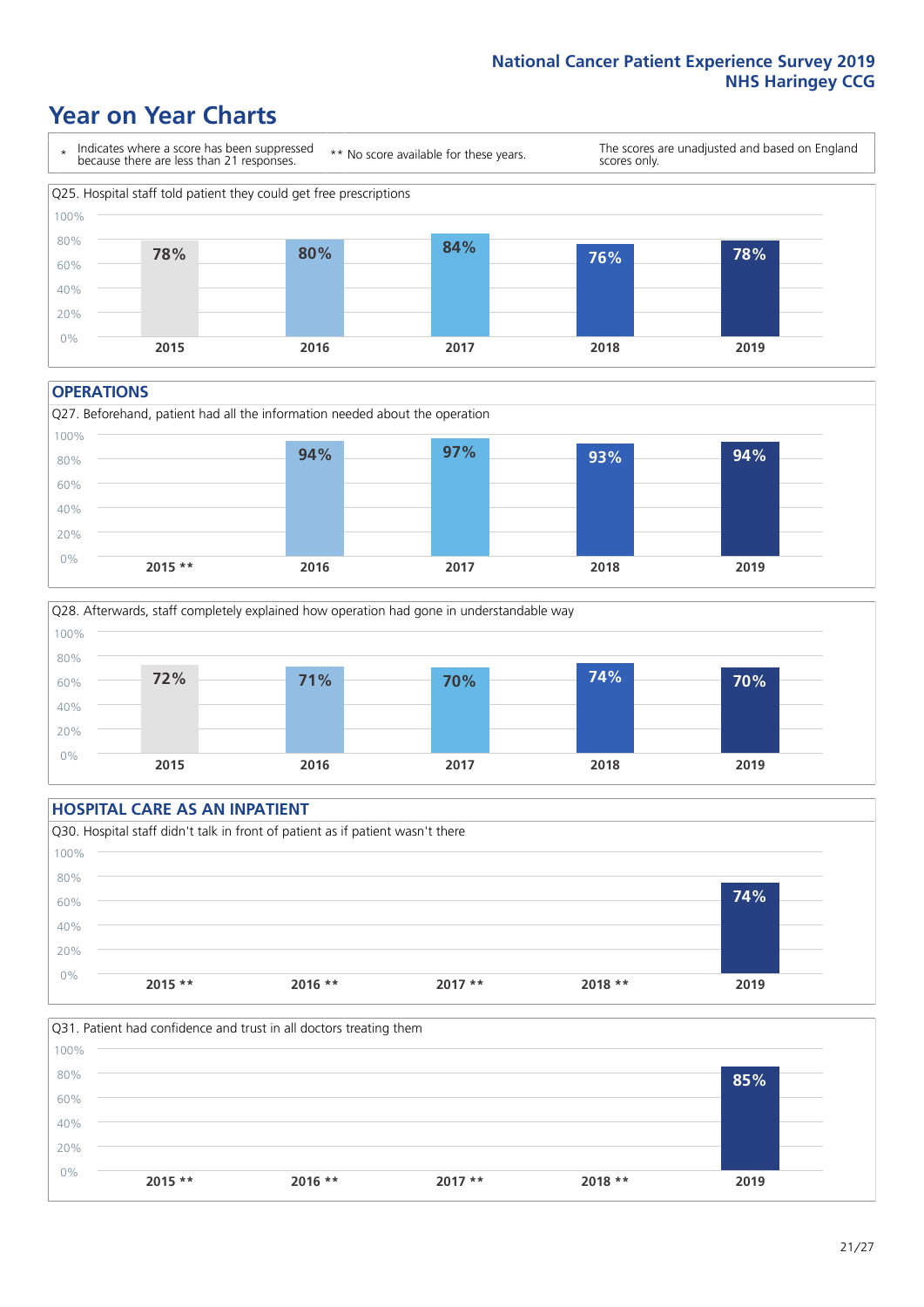### **Year on Year Charts**









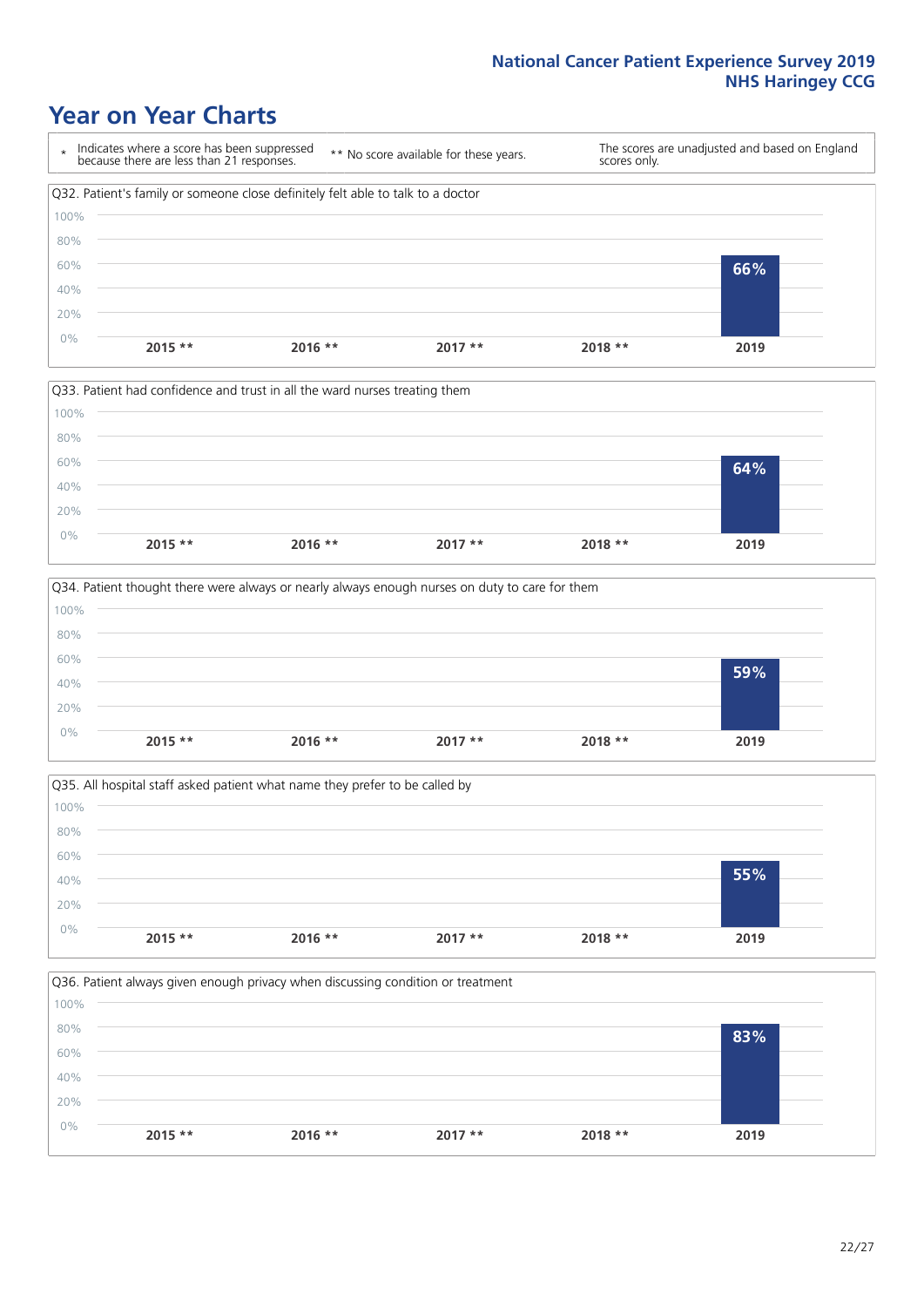### **Year on Year Charts**









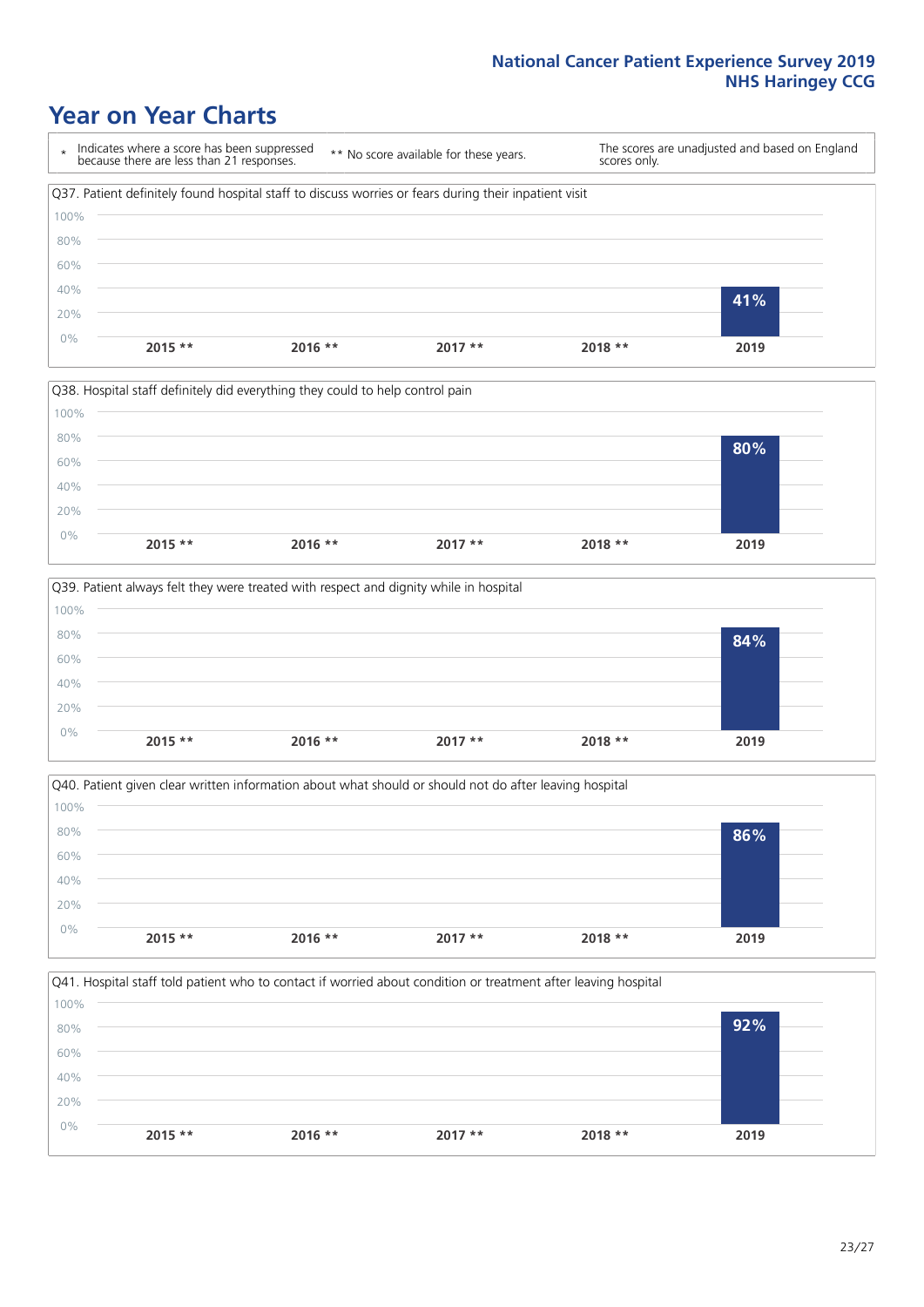### **Year on Year Charts**

\* Indicates where a score has been suppressed because there are less than 21 responses.

\*\* No score available for these years.

The scores are unadjusted and based on England scores only.

#### **HOSPITAL CARE AS A DAY PATIENT / OUTPATIENT**









Q49. Beforehand patient completely had all information needed about chemotherapy treatment

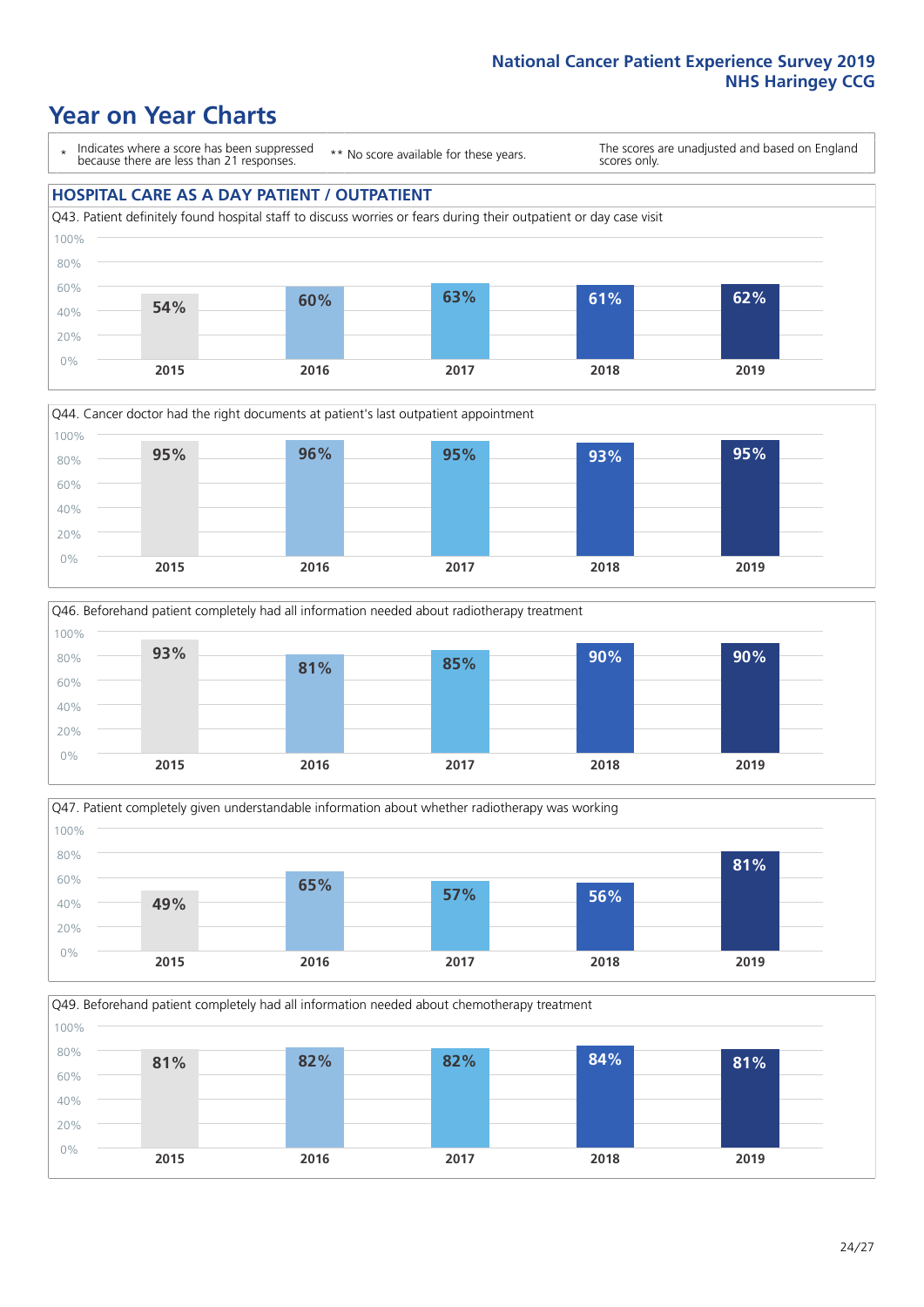### **Year on Year Charts**

\* Indicates where a score has been suppressed because there are less than 21 responses. \*\* No score available for these years. The scores are unadjusted and based on England scores only. Q50. Patient given enough information about whether chemotherapy was working in a completely understandable way 0% 20% 40% 60% 80% 100% **2015 2016 2017 2018 2019 68% 67% 66% 68% 69%**

#### **HOME CARE AND SUPPORT**







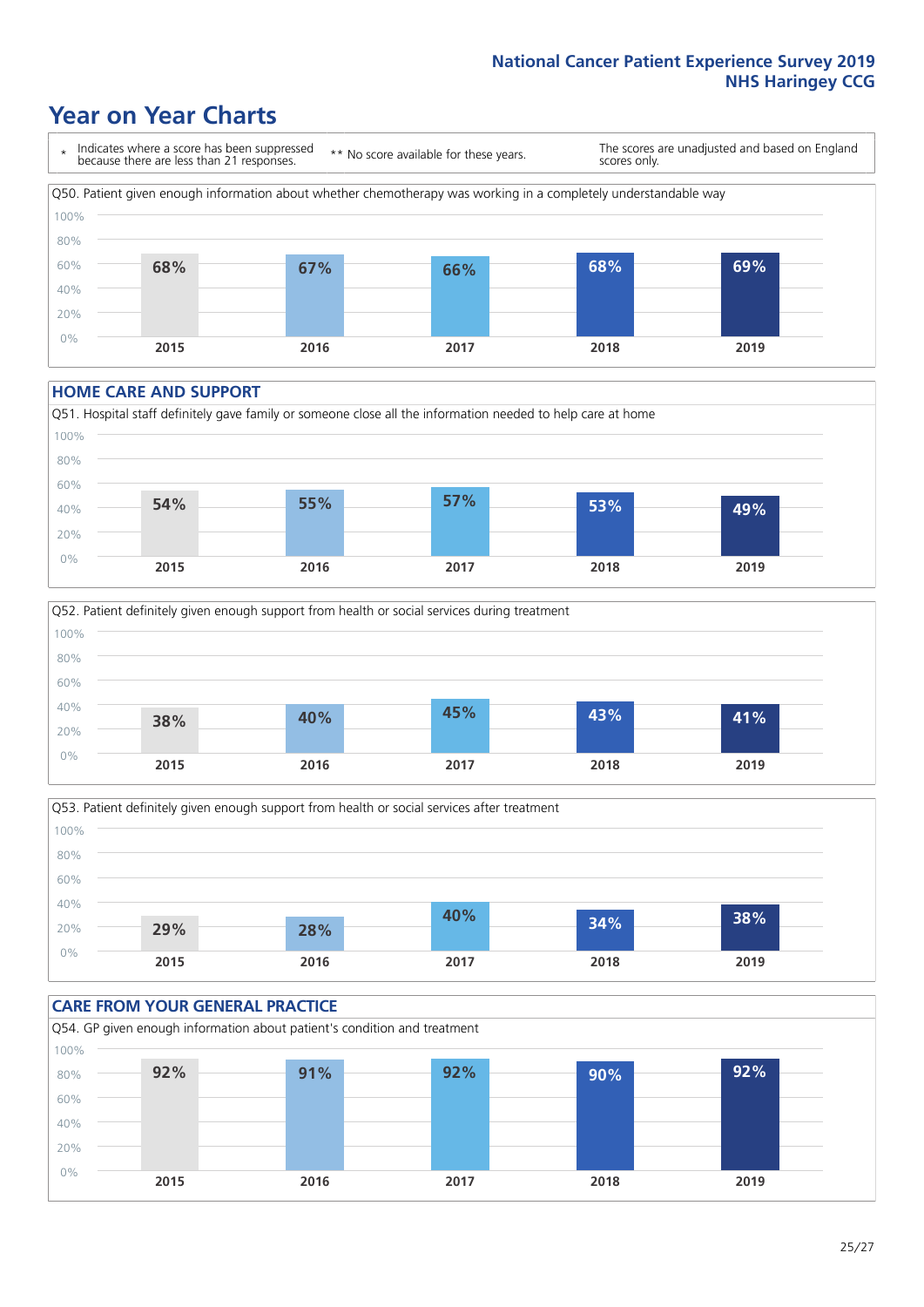### **Year on Year Charts**

\* Indicates where a score has been suppressed because there are less than 21 responses.

\*\* No score available for these years.

The scores are unadjusted and based on England scores only.



#### **YOUR OVERALL NHS CARE**







Q59. Patient felt length of time for attending clinics and appointments for cancer was about right